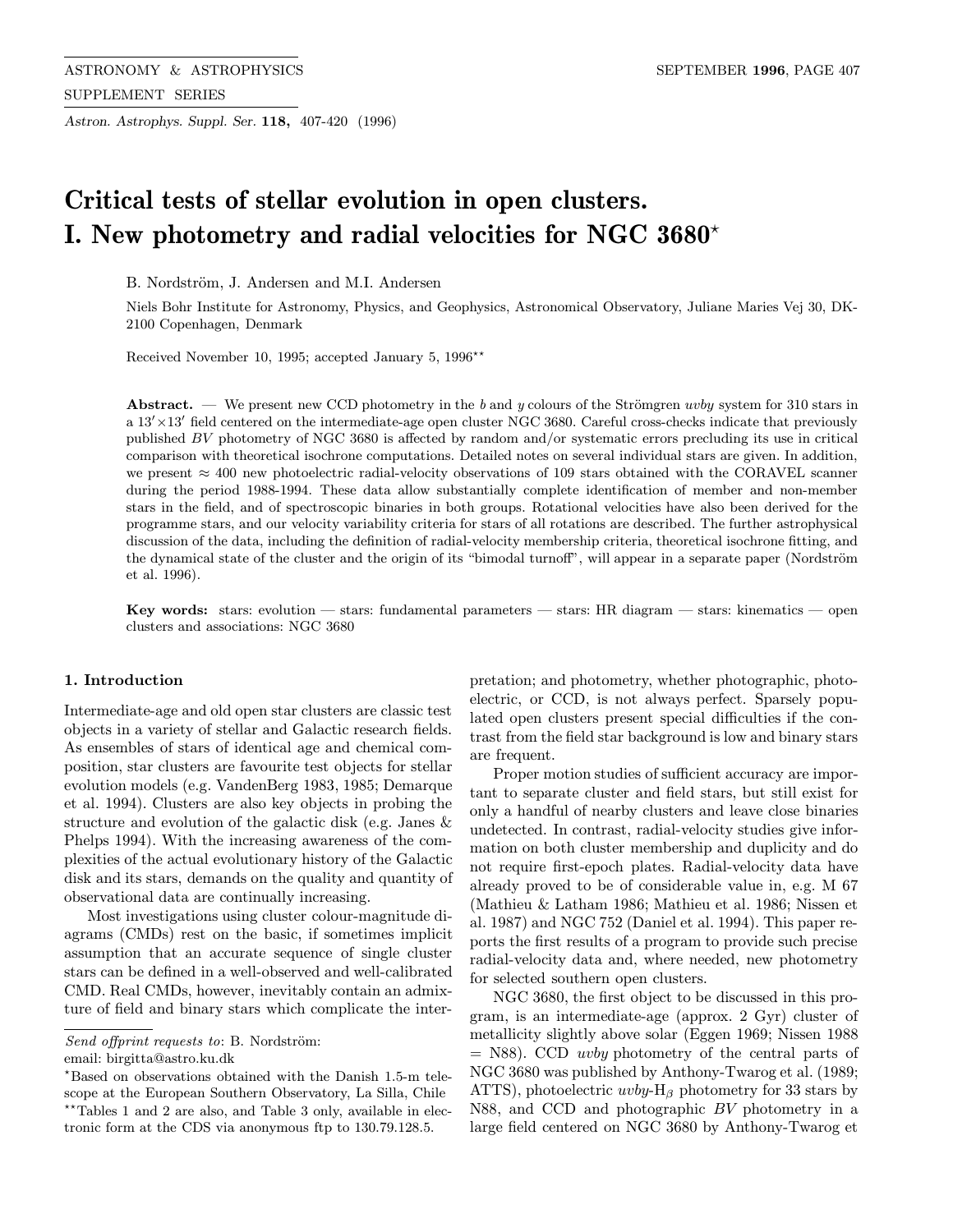al. (1991; AHTC). Very recently, a proper-motion study of the cluster was also published by Kozhurina-Platais et al. (1995).

Our comparisons between the photometric data from the above sources revealed a number of systematic and individual inconsistencies precluding their use for accurate comparison with theoretically computed isochrones. Therefore, we have obtained new CCD photometry in the Strömgren *uvby* system in a  $13' \times 13'$  field centered on NGC 3680. These results are reported and compared to previous photometry in the present paper (Sect. 2).

No radial-velocity study of sufficient accuracy to segregate cluster and field stars and detect the majority of spectroscopic binaries is available for NGC 3680, except for the recent survey of 15 red-giant candidates by Mermilliod et al. (1995). Accordingly, the bulk of our observational effort has been devoted to a radial-velocity survey of the cluster and the field in which it is imbedded. These data are also presented in the present paper (Sect. 3). With the new photometry, radial velocities, and proper motions, a comprehensive discussion of the cluster becomes possible, which is the subject of Paper II in this series (Nordström et al. 1996). Preliminary results from our radial-velocity survey were made available by us for the discussions in ATTS and AHTC (see also Nordström  $&$  Andersen 1991 and Andersen  $&$  Nordström 1991).

At present, no less than four different numbering systems exist for the stars in NGC 3680: That by Eggen (1969), identified here by the prefix E, the two different systems introduced by AHTC and ATTS (who give cross-references), and the numbering used in the propermotion study by Kozhurina-Platais et al. (1995), who also give cross-references to Eggen and AHTC. For the brighter stars, Eggen numbers have been used most frequently in previous papers on NGC 3680; as the AHTC list was the most exhaustive available when the bulk of our observations were made, we have primarily used that to identify fainter stars and stars outside the field studied by Eggen.

Three close doubles were omitted by AHTC due to crowding, but resolved on the CCD frames of ATTS and ourselves; we have included them in the AHTC system by adding 4000 to their ATTS numbers (Nos. 6027, 6028, and 7020). A few close companions to stars with Eggen numbers have been discovered here and labelled with suffixes: 21B (a companion to 21A), 30A, and 59A. For the stars in our CCD frames for which no previous Eggen or AHTC numbers existed, we have assigned running numbers in order of increasing right ascension, adding 9000 to avoid overlap with the previous AHTC system.

Thus, a unified numbering system will be used in the remainder of this paper (see Table 1) and in Paper II: Numbers below 100 refer to Eggen (1969), between 1000 and 5000 to AHTC, between 6000 and 8000 to ATTS (subtract 4000 to get the ATTS numbers as published), and numbers above 9000 to the stars newly observed

in our CCD photometry. For convenience, Table 2 gives cross-references between this system and the numbers of Kozhurina-Platais et al. (1995) for stars measured in our radial-velocity survey.

Finally, with contemporary astronomical technology, accurate coordinates are more useful and less ambiguous stellar identifications than labelled finding charts. Accordingly, we have determined equatorial coordinates for all stars measured on our CCD frames, using all available stars from the HST Guide Star Catalog (Lasker et al. 1990) as reference stars. The resulting accuracy is about 0.<sup>7</sup>4, and comparison with stars in Kozhurina-Platais et al.  $(1995)$  shows agreement to better than  $0\rlap{.}^{\prime\prime}5$  in both coordinates. Stars in AHTC, but outside the CCD field, have been identified in the HST Guide Star Catalog, and coordinates for these stars are given at the end of Table 1.

## 2. Photometric data for NGC 3680

In preparation for the discussion of the CMD of NGC 3680, we performed a number of consistency checks on the published photometry for NGC 3680. The results of these checks (cf. Sect. 2.2 below) indicated that none of the existing photometry was both extensive and reliable enough to be useful in isochrone fitting at the intended level of precision. Therefore, new CCD photometry was obtained as described in the following.

# 2.1. New CCD photometry

New CCD photometry was obtained with the 1.54m Danish telescope on La Silla, on the night Jan. 25/26, 1995, using the wide field instrument Danish Faint Object Spectrograph & Camera (DFOSC; see Andersen et al. 1995a). DFOSC, which is a combined focal reducer and spectrograph, is equipped with a thinned  $2048 \times 2048$ ,  $15-\mu$  pixel Loral CCD detector. With a QE above 70% in the whole spectral range  $3000-8000$  Å, the response of the detector permits a good match to the standard filter-defined passbands. The final pixel scale is 0.  $\frac{0.0391}{0.0191}$  per pixel, giving a field of view of 13.'35. Thus, nearly the entire cluster itself and a good area of the surrounding field are covered by a single exposure.

On the night of observation, the weather was photometric and the seeing around 1. $5$ . In each of the b and y filters, ten 30-s. exposures and four 90-s. exposures were obtained. Between exposures, the telescope was offset by  $3''$  to  $3'$ . Half of the exposures were obtained in one rotator position, the other half in the opposite rotator position. In each filter, six sky flats were obtained, covering both rotator positions.

All images were bias subtracted and flat field corrected by the combined sky flats, using  $IRAF<sup>1</sup>$ . In this generally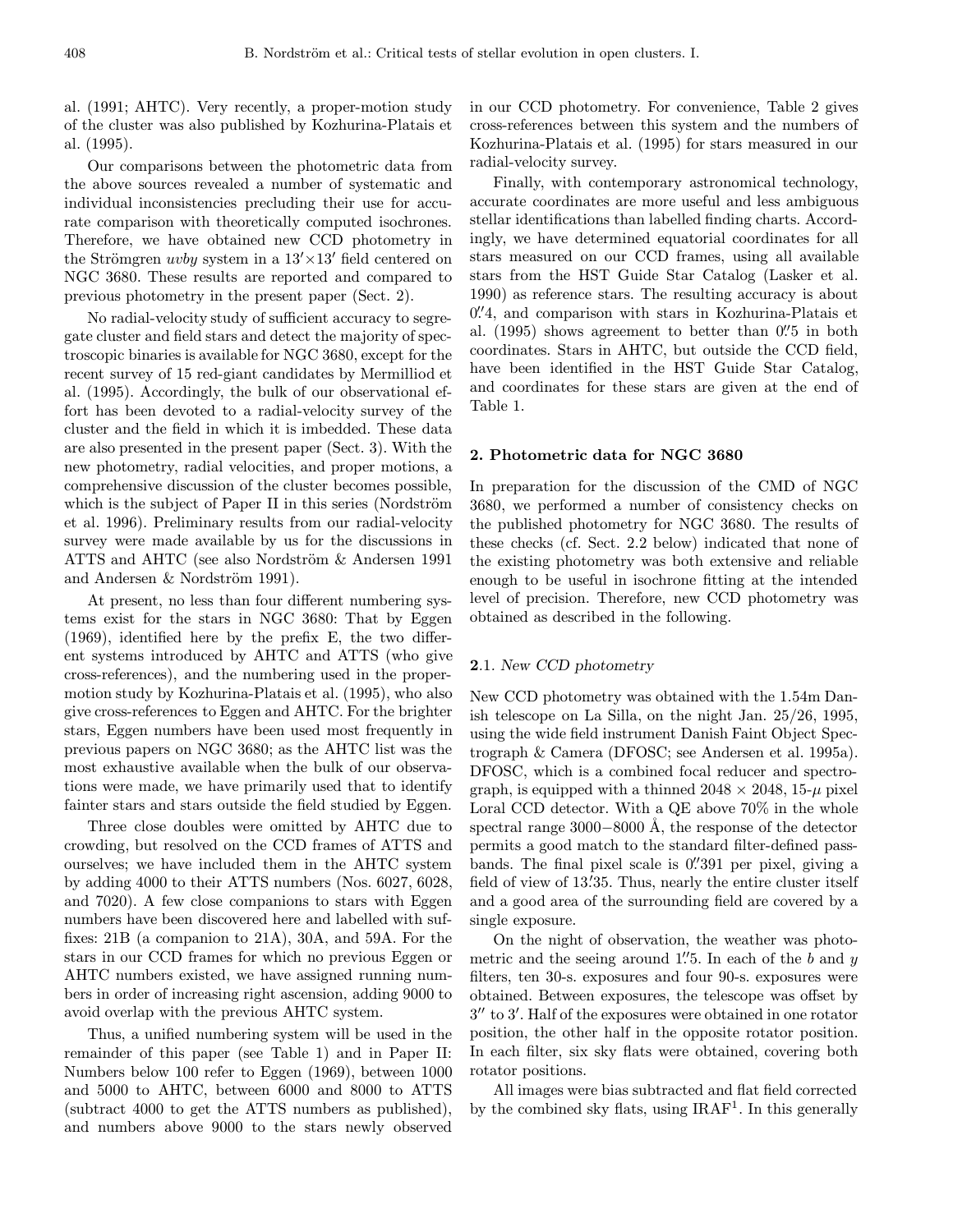Table 1. continued

Table 1. Coordinates and CCD  $by$  photometry in the Strömgren system for 310 stars in a  $13' \times 13'$  field centered on NGC 3680. For an additional 42 stars observed with CORAVEL, but outside the CCD field, coordinates from the HST GSC are listed at the end of the table

| ID no. | $\alpha$       | (2000) | $\delta$        | V      | $(b-y)$     |
|--------|----------------|--------|-----------------|--------|-------------|
| 2006   | 11 26 07.6     |        | $-43$ 14 19.5   | 15.808 | 0.389       |
| 2015   | 11 26 13.5     |        | $-43$ 15 19.9   | 15.927 | 0.448       |
| 2016   | 11 26 09.6     |        | $-43$ 15 26.8   | 17.060 | 0.433       |
| 2017   | 11 26 06.5     |        | $-43$ 15 00.8   | 16.734 | 0.549       |
| 2018   | 11 26 05.9     |        | $-43$ 15 13.9   | 17.394 | 0.459       |
| 2019   | 11 26 03.3     |        | $-43$ 15 26.8   | 17.425 | 0.513       |
| 2020   | 11 26 02.1     |        | $-43$ 15 29.4   | 17.429 | 0.469       |
| 2021   | 11 26 01.5     |        | $-43$ 15 $42.6$ | 17.284 | 0.410       |
| 2023   | 11 25 49.7     |        | $-43$ 15 28.4   | 17.054 | 0.504       |
| 2024   | 11 25 48.5     |        | $-43$ 15 24.1   | 14.976 | 0.372       |
| 2025   | 11 25 44.3     |        | $-43$ 15 04.9   | 16.638 | 0.484       |
| 2026   | $11\ 25\ 40.3$ |        | $-43$ 16 00.4   | 17.551 | 0.364       |
| 2028   | 11 25 48.3     |        | $-43$ 16 04.5   | 16.536 | 0.671       |
| 2029   | 11 25 47.3     |        | $-43$ 16 15.9   | 17.355 | 0.399       |
| 2030   | 11 25 59.3     |        | $-43$ 16 19.8   | 14.602 | 0.449       |
| 2031   | $11\ 26\ 01.9$ |        | $-43$ 16 12.2   | 15.182 | 0.387       |
| 2032   | 11 26 02.3     |        | $-43$ 15 57.2   | 13.604 | 0.571       |
| 2033   | 11 26 06.0     |        | $-43$ 16 08.0   | 15.533 | 0.432       |
| 2046   | 11 26 12.3     |        | $-43$ 16 51.9   | 16.177 | 0.337       |
| 2048   | 11 26 04.5     |        | $-43$ 16 $43.7$ | 17.718 | 0.492       |
| 2049   | 11 26 02.1     |        | $-43$ 16 $48.2$ | 16.657 | 0.520       |
| 2051   | 11 25 45.2     |        | $-43$ 16 28.3   | 15.326 | 0.491       |
| 2052   | 11 25 44.7     |        | $-43$ 16 $43.9$ | 16.910 | 0.399       |
| 2054   | 11 25 40.4     |        | $-43$ 16 19.7   | 16.682 | 0.381       |
| 2055   | 11 25 40.4     |        | $-43$ 17 07.6   | 16.776 | 0.460       |
| 2057   | 11 25 45.0     |        | $-43$ 17 36.2   | 16.500 | 0.580       |
| 2058   | 11 25 46.9     |        | $-43$ 17 $44.0$ | 15.780 | 0.486       |
| 2059   | 11 25 46.3     |        | $-43$ 17 18.2   | 17.646 | 0.522       |
| 2060   | 11 25 54.4     |        | $-43$ 17 $48.5$ | 15.673 | 0.585       |
| 2061   | 11 25 53.7     |        | $-43$ 18 15.3   | 17.175 | 0.472       |
| 2062   | 11 26 07.9     |        | $-43$ 18 $25.6$ | 13.637 | 0.317       |
| 2063   | 11 26 02.2     |        | $-43$ 18 33.2   | 15.869 | 0.480       |
| 2064   | 11 26 06.1     |        | $-43$ 18 $45.5$ | 17.072 | 0.571       |
| 2065   | $11\ 26\ 07.1$ |        | $-43$ 18 $40.4$ | 16.770 | 0.657       |
| 2067   | 11 26 12.2     |        | $-43$ 18 00.2   | 16.125 | 0.549       |
| 2081   | 11 26 11.9     |        | $-43$ 19 55.8   | 15.953 | 0.409       |
| 2082   | $11\ 26\ 10.9$ |        | $-43$ 19 29.8   | 16.625 | 0.580       |
| 2083   | 11 26 07.1     |        | -43 19 14.4     | 17.136 | 0.381       |
| 2084   | 11 26 06.7     |        | $-43$ 19 50.4   | 15.396 | 0.453       |
| 2085   | 11 26 08.7     |        | $-432006.1$     | 14.037 | 0.462       |
| 2089   | 11 26 02.8     |        | $-432007.6$     | 14.465 | 0.383       |
| 2090   | 11 25 57.7     |        | $-432002.4$     | 16.400 | 0.534       |
| 2091   | 11 25 55.7     |        | $-43$ 19 10.7   | 14.967 | 0.448       |
| 2092   | $11\ 25\ 50.6$ |        | $-43$ 19 17.1   | 17.119 | 0.475       |
| 2093   | 11 25 51.8     |        | $-43$ 19 54.6   | 13.872 | 0.363       |
| 2095   | 11 25 45.8     |        | $-432013.0$     | 14.415 | 0.346       |
| 2096   | 11 25 42.8     |        | $-43$ 19 $45.6$ | 14.382 | 0.457       |
| 2097   | 11 25 43.8     |        | $-43$ 19 33.6   | 16.907 | 0.432       |
| 2098   | 11 25 47.0     |        | -43 18 49.5     | 12.816 | 0.734       |
| 2099   | 11 25 46.7     |        | $-43$ 18 $41.5$ | 16.704 | 0.413       |
| 2100   | 11 25 41.2     |        | $-43$ 18 28.1   | 15.304 | $\,0.429\,$ |
| 3001   | 11 25 37.0     |        | $-43$ 14 20.8   | 12.796 | 0.304       |
| 3002   | 11 25 30.6     |        | $-43$ 14 37.0   | 17.844 | 0.407       |
| 3008   | 11 25 06.6     |        | $-43$ 16 04.2   | 16.502 | 0.719       |
| 3009   | $11\ 25\ 18.9$ |        | $-43$ 15 $43.4$ | 17.323 | 0.468       |
| 3015   | 11 25 37.3     |        | $-43$ 15 32.1   | 17.183 | 0.750       |
| 3016   | 11 25 36.9     |        | $-43$ 15 $47.2$ | 15.469 | 0.471       |
| 3018   | 11 25 36.4     |        | $-43$ 16 $21.1$ | 17.293 | 0.474       |
| 3019   | 11 25 31.7     |        | $-43$ 16 16.9   | 17.225 | 0.395       |
| 3020   | 11 25 30.8     |        | $-43$ 15 $42.8$ | 16.884 | 0.607       |
|        |                |        |                 |        |             |

| ID no.       | $\alpha$                 | (2000) | δ                              | V                | $(b-y)$        |
|--------------|--------------------------|--------|--------------------------------|------------------|----------------|
| 3022         | 11 25 26.7               |        | $-43$ 15 47.3                  | 14.224           | 0.629          |
| 3023         | 11 25 24.7               |        | $-43$ 16 01.4                  | 17.092           | 0.440          |
| 3024         | 11 25 21.0               |        | $-43$ 16 35.0                  | 16.819           | 0.464          |
| 3026         | 11 25 12.7               |        | $-43$ 17 07.4                  | 15.423           | 0.530          |
| 3027         | 11 25 08.3               |        | $-43$ 16 53.1                  | 15.264           | 0.588          |
| 3043         | 11 25 05.6               |        | $-43$ 17 32.7                  | 16.773           | 0.475          |
| 3044         | 11 25 03.8               |        | $-43$ 18 15.4                  | 16.411           | 0.654          |
| 3045         | $11\ 25\ 05.3$           |        | $-43$ 18 27.4                  | 16.267           | 0.454          |
| 3046         | 11 25 08.4               |        | $-43$ 18 24.3                  | 16.192           | 0.437          |
| 3047         | $11\ 25\ 11.8$           |        | $-43$ 18 20.0                  | 17.218           | 0.536          |
| 3049         | 11 25 24.1               |        | $-43$ 17 31.7                  | 16.712           | 0.604          |
| 3050         | 11 25 22.8               |        | $-43$ 18 05.4                  | 14.891           | 0.490          |
| 3051         | 11 25 23.0               |        | $-43$ 18 18.3                  | 16.340           | 0.461          |
| 3053         | 11 25 33.3               |        | $-43$ 17 05.0                  | 16.829           | 0.416          |
| 3054         | 11 25 36.7               |        | $-43$ 17 07.6                  | 15.833           | 0.421          |
| 3055         | 11 25 36.2               |        | $-43$ 17 $25.8$                | 15.654           | 0.476          |
| 3057         | 11 25 33.6               |        | $-43$ 17 30.5                  | 17.399           | 0.466          |
| 3063         | 11 25 12.7               |        | $-43$ 19 27.3                  | 14.196           | 0.666          |
| 3064         | 11 25 07.9               |        | $-43$ 19 27.3                  | 14.108           | 0.396          |
| 3072         | $11\ 25\ 13.2$           |        | $-432007.8$                    | 16.333           | 0.226          |
| 3074         | 11 25 15.3               |        | $-43$ 19 53.5                  | 17.100           | 0.670          |
| 3077         | 11 25 22.6               |        | $-432008.4$                    | 16.516           | 0.535          |
| 3078         | 11 25 31.8               |        | $-432011.5$                    | 16.307           | 0.557          |
| 3079         | $11\ 25\ 36.7$           |        | $-43$ 19 59.2                  | 17.328           | 0.356          |
| 4002         | $11\ 25\ 38.0$           |        | $-43$ 13 50.2                  | 13.141           | 0.308          |
| 4005         | 11 25 38.1               |        | $-43$ 12 52.1                  | 15.515           | 0.429          |
| 4009         | 11 25 25.1               |        | $-43$ 12 33.1                  | 16.436           | 0.434          |
| 4011         | $11\ 25\ 16.8$           |        | $-43$ 13 25.6                  | 14.503           | 0.441          |
| 4013         | 11 25 12.3               |        | $-43$ 13 $41.2$                | $16.134\,$       | 0.444          |
| 4014         | $11\ 25\ 11.9$           |        | $-43$ 13 24.6                  | 15.759           | 0.453          |
| 4015         | 11 25 11.3               |        | $-43$ 13 10.5                  | 13.188           | 0.567          |
| 4016         | 11 25 10.4               |        | $-43$ 13 59.9                  | 16.000           | 0.495          |
| 4017         | 11 25 02.7               |        | $-43$ 12 35.2                  | 15.579           | 0.605          |
| 4018         | 11 25 03.0               |        | $-43$ 12 46.0                  | 15.893           | 0.468          |
| 4031         | 11 25 02.2               |        | $-43$ 11 36.5                  | 17.170           | 0.507          |
| 4032         | $11\ 25\ 02.6$           |        | $-43$ 12 05.2                  | 16.084           | 0.479          |
| 4034         | $11\ 25\ 07.6$           |        | -43 12 17.2                    | 17.270           | 0.404          |
| 4035         | $11\ 25\ 13.7$           |        | $-43$ 11 50.4                  | 16.376           | 0.473          |
| 4037         | 11 25 20.8               |        | $-43$ 11 59.4                  | 16.901           | 0.442          |
| 4038         | 11 25 19.6               |        | $-43$ 11 39.2                  | 16.331           | 0.493          |
| 4039         | 11 25 16.4               |        | $-43$ 11 23.9                  | 17.454           | 0.452          |
| 4040         | 11 25 14.7               |        | $-43$ 11 02.9                  | 16.803           | 0.420          |
| 4041         | 11 25 19.8               |        | $-43$ 11 00.3                  | 16.422           | 0.432          |
| 4042         | 11 25 22.5               |        | $-43$ 11 24.1                  | 16.856           | 0.430          |
| 4044         | 11 25 26.0               |        | $-43$ 12 00.4                  | 15.365           | 0.559          |
| 4045         | 11 25 28.4               |        | $-43$ 11 $21.3$                | 16.164           | 0.559          |
| 4046<br>4047 | 11 25 30.1<br>11 25 29.9 |        | $-43$ 11 28.3<br>$-43$ 11 18.2 | 17.174           | 0.560          |
|              |                          |        | $-43$ 11 00.9                  | 16.063           | 0.577          |
| 4048         | 11 25 30.1<br>11 25 32.9 |        |                                | 16.866<br>16.429 | $\,0.572\,$    |
| 4050<br>4051 | 11 25 40.1               |        | $-43$ 11 59.1<br>$-43$ 12 03.6 | 16.522           | 0.470          |
| 4052         | 11 25 37.2               |        | $-43$ 11 $47.1$                | 17.244           | 0.424<br>0.479 |
| 4054         | 11 25 35.8               |        | -43 10 43.4                    | 16.779           | 0.463          |
| 4055         | 11 25 35.7               |        | $-43$ 10 14.0                  | 16.307           | 0.422          |
| 4058         | 11 25 27.7               |        | $-430947.5$                    | 16.809           | 0.455          |
| 4059         | 11 25 30.7               |        | $-430913.0$                    | 15.783           | 0.456          |
| 4060         | 11 25 26.8               |        | $-430858.3$                    | 15.487           | 0.593          |
| 4061         | 11 25 25.9               |        | -43 09 23.4                    | 17.185           | 0.446          |
| 4062         | 11 25 24.2               |        | $-430942.2$                    | 17.175           | 0.478          |
| 4063         | 11 25 23.9               |        | -43 10 27.4                    | 16.949           | 0.500          |
|              |                          |        |                                |                  |                |
|              |                          |        |                                |                  |                |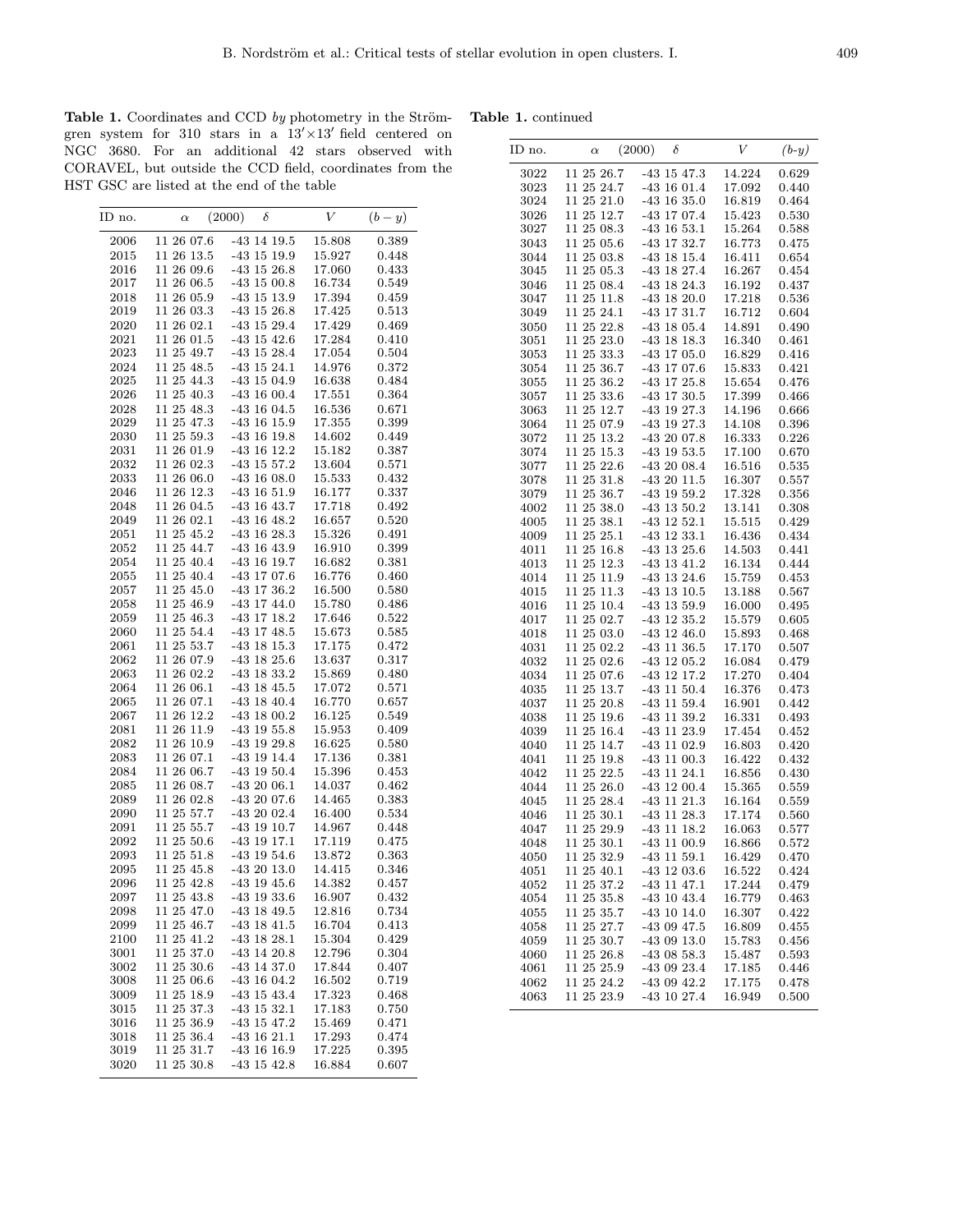Table 1. continued

Table 1. continued

ID no.  $\qquad \alpha$ 

| <b>1.</b> continued |            |                    |        |         |
|---------------------|------------|--------------------|--------|---------|
| ) no.               | $\alpha$   | (2000)<br>$\delta$ | V      | $(b-y)$ |
| 4065                | 11 25 19.5 | $-43$ 10 10.4      | 16.860 | 0.486   |
| 4066                | 11 25 21.4 | $-430952.8$        | 16.448 | 0.473   |
| 4067                | 11 25 22.2 | $-430919.1$        | 16.436 | 0.650   |
| 4069                | 11 25 20.0 | $-430910.5$        | 17.651 | 0.462   |
| 4071                | 11 25 16.5 | $-43$ 10 13.8      | 16.887 | 0.602   |
| 4073                | 11 25 10.3 | $-43$ 10 $43.0$    | 16.301 | 0.559   |
| 4074                | 11 25 06.7 | $-43$ 10 32.6      | 16.151 | 0.491   |
| 4075                | 11 25 06.7 | $-43$ 10 26.0      | 17.096 | 0.647   |
| 4075                | 11 25 06.3 | $-43$ 11 11.3      | 17.314 | 0.416   |
| 4077                | 11 25 03.7 | $-43$ 10 $51.7$    | 16.743 | 0.430   |
| 4088                | 11 25 02.6 | $-430756.8$        | 13.846 | 0.505   |
| 4089                | 11 25 06.7 | $-430844.5$        | 16.507 | 0.445   |
| 4090                | 11 25 06.1 | $-430937.5$        | 16.848 | 0.475   |
| 4091                | 11 25 09.2 | $-430921.1$        | 15.137 | 0.466   |
| 4093                | 11 25 10.5 | $-430741.0$        | 15.165 | 0.377   |
| 4094                | 11 25 15.1 | -43 07 44.4        | 11.858 | 0.579   |
| 4095                | 11 25 17.6 | $-430830.9$        | 14.770 | 0.463   |
| 4096                | 11 25 25.8 | $-430841.3$        | 16.860 | 0.775   |
| 4097                | 11 25 27.7 | -43 08 27.2        | 17.027 | 0.538   |
| 4098                | 11 25 34.0 | $-430836.3$        | 17.478 | 0.450   |
| 4099                | 11 25 33.6 | $-430800.7$        | 16.026 | 0.720   |
| 4100                | 11 25 40.0 | $-430829.0$        | 15.477 | 0.361   |
| 4101                | 11 25 40.2 | -43 08 02.2        | 14.933 | 0.441   |
| 4102                | 11 25 34.6 | $-430710.2$        | 17.192 | 0.679   |
| 4103                | 11 25 29.8 | $-430659.6$        | 14.806 | 0.409   |
| 4104                | 11 25 22.2 | -43 07 13.7        | 15.839 | 0.849   |
| 4105                | 11 25 20.5 | $-430728.3$        | 17.318 | 0.418   |
| 4116                | 11 25 06.2 | $-430714.9$        | 13.959 | 0.415   |
| 6016                | 11 25 37.4 | $-43$ 14 18.2      | 16.736 | 0.501   |
| 6027                | 11 25 42.8 | $-43$ 13 38.6      | 12.026 | 0.353   |
| 6028                | 11 25 42.7 | $-43$ 13 $41.0$    | 12.648 | 0.297   |
| 7020                | 11 25 32.6 | $-43$ 15 50.9      | 14.266 | 0.485   |
| 7021                | 11 25 32.8 | $-43$ 15 $47.4$    | 15.839 | 0.519   |
| 9001                | 11 26 13.8 | $-43$ 18 46.8      | 18.051 | 0.435   |
| 9002                | 11 26 13.2 | $-43$ 13 59.1      | 17.841 | 0.452   |
| 9003                | 11 26 12.7 | $-43$ 11 56.1      | 17.376 | 0.453   |
| 9004                | 11 26 11.3 | $-43$ 11 34.5      | 17.744 | 0.448   |
| 9005                | 11 26 09.6 | $-43$ 13 37.6      | 15.302 | 0.353   |
| 9006                | 11 26 09.2 | $-430826.9$        | 17.772 | 0.736   |
| 9007                | 11 26 06.2 | $-43$ 19 36.0      | 17.896 | 0.808   |
| 9008                | 11 26 06.2 | $-43$ 18 19.7      | 17.661 | 0.580   |
| 9009                | 11 26 02.1 | $-43$ 12 13.5      | 17.467 | 0.635   |
| 9010                | 11 25 57.8 | $-43$ 19 $40.4$    | 17.854 | 0.767   |
| 9011                | 11 25 56.3 | $-43$ 13 08.6      | 16.621 | 0.537   |
| 9012                | 11 25 54.3 | $-430732.1$        | 17.598 | 0.539   |

9012 11 25 54.3 -43 07 32.1 17.598 0.539

9014 11 25 53.0 -43 14 35.9 17.293 0.434 9015 11 25 50.6 -43 09 02.7 17.245 0.642 -43 17 52.4 9017 11 25 49.5 -43 09 24.0 17.673 0.641  $-430814.7$ 9019 11 25 47.5 -43 17 05.2 17.595 0.461 9020 11 25 43.0 -43 18 56.8 17.770 0.442  $-43$  16 13.3 9022 11 25 33.8 -43 19 01.1 18.101 0.368 -43 19 27.4 9024 11 25 23.8 -43 10 59.5 17.243 0.929  $\begin{array}{cccc} 9025 & 11 \ 25 \ 22.8 & -43 \ 16 \ 03.5 & 17.665 & 0.656 \\ 9026 & 11 \ 25 \ 20.9 & -43 \ 13 \ 21.5 & 17.550 & 0.617 \end{array}$ -43 13 $21.5\,$ 9027 11 25 19.8 -43 11 54.7 16.748 0.697

9013 11 25 53.4 -43 07 51.6

| ID no.       | $_{\alpha}$              | (2000) | δ                              | V      | $(b-y)$     |
|--------------|--------------------------|--------|--------------------------------|--------|-------------|
| 9028         | 11 25 19.1               |        | $-43$ 15 $46.7$                | 17.360 | 0.499       |
| 9029         | 11 25 18.6               |        | -43 17 17.1                    | 17.020 | 0.733       |
| 9030         | 11 25 18.0               |        | $-43$ 14 $46.7$                | 17.681 | 0.583       |
| 9031         | 11 25 17.4               |        | -43 11 12.2                    | 18.185 | 0.538       |
| 9032         | 11 25 16.0               |        | -43 18 04.5                    | 17.626 | 0.531       |
| 9033         | 11 25 15.2               |        | $-43$ 16 37.3                  | 17.999 | 0.487       |
| 9034         | 11 25 13.3               |        | $-43$ 14 18.0                  | 17.848 | 0.604       |
| 9035         | 11 25 13.1               |        | -43 17 04.0                    | 17.465 | 0.483       |
| 9036         | 11 25 11.7               |        | -43 18 40.0                    | 17.740 | 0.656       |
| 9037         | 11 25 08.3               |        | $-43$ 19 35.2                  | 17.488 | 0.723       |
| 9038         | 11 25 07.9               |        | $-43$ 11 $46.7$                | 17.665 | 0.600       |
| 9039         | 11 25 07.3               |        | $-43$ 18 36.2                  | 17.708 | 0.656       |
| 9040         | 11 25 06.7               |        | $-43$ 12 58.6                  | 17.572 | $\,0.513\,$ |
| 9041         | 11 25 02.4               |        | $-430911.9$                    | 17.218 | 0.774       |
| 1            | 11 25 01.5               |        | -43 10 23.4                    |        |             |
| 3            | 11 25 00.0               |        | $-43$ 15 24.0                  |        |             |
| 50           | 11 26 24.8               |        | $-43$ 15 $25.8$                |        |             |
| 53           | 11 26 36.4               |        | $-43$ 15 14.5                  |        |             |
| 54           | 11 26 39.7               |        | $-43$ 14 $43.3$                |        |             |
| 55           | 11 26 41.5               |        | $-43$ 10 18.8<br>$-43$ 13 08.0 |        |             |
| 60<br>61     | 11 26 20.7               |        | $-43$ 13 30.8                  |        |             |
| 62(A)        | 11 26 21.2<br>11 26 33.4 |        | $-432232.6$                    |        |             |
| 63(B)        | $11\ 26\ 41.1$           |        | $-432117.5$                    |        |             |
| 64(C)        | 11 26 38.9               |        | $-432108.3$                    |        |             |
| 65(D)        | 11 26 40.3               |        | $-43$ 18 17.6                  |        |             |
| 66(E)        | 11 26 49.6               |        | $-43$ 17 35.4                  |        |             |
| 67(F)        | $11\ 26\ 52.7$           |        | $-43$ 11 $45.2$                |        |             |
| 68(G)        | 11 26 50.2               |        | $-43$ 11 35.9                  |        |             |
| 69(H)        | $11\ 24\ 58.5$           |        | -43 16 27.8                    |        |             |
| 76(P)        | 11 24 46.0               |        | -43 12 31.7                    |        |             |
| 77(Q)        | 11 26 41.6               |        | $-43$ 15 27.1                  |        |             |
| 78(R)        | 11 24 55.7               |        | $-430610.7$                    |        |             |
| 1079         | 11 26 29.1               |        | -43 07 34.3                    |        |             |
| 1083         | 11 26 15.5               |        | $-430750.7$                    |        |             |
| 1124         | 11 26 00.8               |        | $-430531.8$                    |        |             |
| 2040         | 11 26 32.7               |        | $-43$ 16 32.9                  |        |             |
| 2076         | 11 26 21.2               |        | $-432030.9$                    |        |             |
| 2094         | 11 25 46.3               |        | $-432030.0$                    |        |             |
| 2110         | 11 26 10.2               |        | $-432159.4$                    |        |             |
| 2117         | 11 26 33.8               |        | -43 23 32.9                    |        |             |
| 2118         | 11 26 27.0               |        | -43 23 29.2                    |        |             |
| 2125         | 11 26 13.0               |        | -43 23 27.7<br>$-43$ 16 37.4   |        |             |
| 3028<br>3040 | 11 25 01.3<br>11 25 00.8 |        | $-43$ 18 $25.3$                |        |             |
| 3095         | 11 24 58.6               |        | $-432253.2$                    |        |             |
| 3104         | 11 25 19.7               |        | $-43$ 22 28.3                  |        |             |
| 3105         | 11 25 19.8               |        | $-432241.3$                    |        |             |
| 3113         | 11 25 36.9               |        | -43 22 33.9                    |        |             |
| 4027         | $11\ 24\ 47.6$           |        | -43 12 21.2                    |        |             |
| 4028         | $11\ 24\ 48.3$           |        | $-43$ 12 18.1                  |        |             |
| 4081         | 11 24 51.1               |        | $-430916.2$                    |        |             |
| 4106         | 11 25 26.8               |        | $-430558.1$                    |        |             |
| 4114         | 11 25 11.6               |        | $-430631.5$                    |        |             |
| 4121         | $11\ 24\ 53.0$           |        | $-430634.5$                    |        |             |
| 4140         | 11 25 36.5               |        | $-430500.1$                    |        |             |
|              |                          |        |                                |        |             |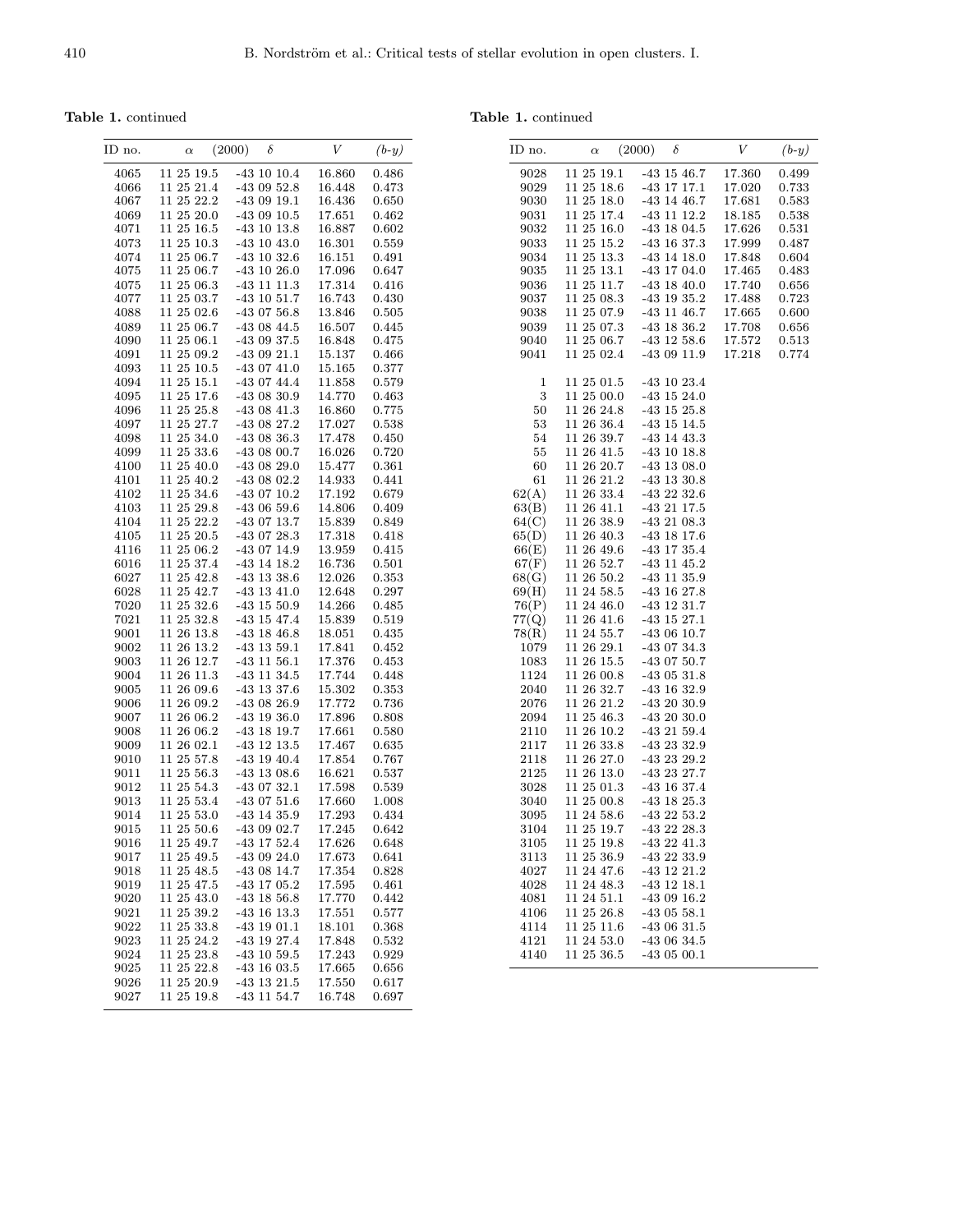quite uncrowded field, aperture photometry for aperture radii of 4, 5, 6, 7 and 8 pixels was derived for individual frames, using IRAF/APPHOT. The flat field errors were determined by the method described by Andersen et al. (1995b). Briefly, the magnitude differences for individual stars between offset and rotated exposures are used to determine a global fit to the flat field error. After applying this correction to the flat field, the 6-pixel aperture was identified as giving the best overall results, with a typical internal error of  $0^{m}014$ , independent of magnitude down to  $V = 15 \cdot 5$ .

Due to significant PSF variations across the field, the DAOPHOT package for PSF photometry (Stetson 1987) is not suitable as a general method. In a few cases, however, blended images of close doubles caused problems. For stars with faint, close companions (star pairs E30/30A, E47/47A, E59/59A, E21A/21B, and 6027/6028), the fainter stars were first subtracted with DAOPHOT/SUBSTAR. Aperture magnitudes were then redetermined from 3 frames. From the deduced magnitude offset to the previous aperture photometry, precise determinations of the contribution from the fainter components were made. Subsequently, the magnitudes of the fainter companions were determined by DAOPHOT/PSF photometry within each pair. In doing this, we only need to assume that PSF photometry is reliable over small areas where PSF variations are small.

The close bright pair 6027/6028 is a special case. Here, a large aperture (20 pixels radius) was used to determine the total magnitude of the pair relative to stars E32, E33, and E38, after subtracting all other stars from the frames. Their individual magnitudes were then derived, using the difference in PSF magnitude. Our final photometry in the instrumental system was formed as the average of the magnitudes measured from the individual images.

We have 29 stars in common with the photoelectric uvby-H<sub>β</sub> photometry of N88, two of which (E21A and E30) are now identified as visual binaries. The remaining 27 stars were used to derive the standard transformation. Since the observations were made in rapid succession and the standard stars are located in the same field, extinction correction can be simply incorporated in the colour transformation.

Using the procedure of Grønbech et al. (1976), we derived the following standard relations (see Fig. 1):

$$
V_{\text{std}} = y_{\text{inst}} - 0.089(b - y)_{\text{inst}} + \text{constant} \tag{1}
$$

$$
(b - y)_{\text{std}} = 0.955(b - y)_{\text{inst}} + \text{constant} \tag{2}
$$

The reduced standard deviation in  $(V_{\text{NAA}} - V_{\text{NS8}})$  and  $((b - y)_{\text{NAA}} - (b - y)_{\text{NS8}})$  is 0. 0. 0114 and 0. 0. 0044 respectively. N88 lists standard errors as function of magnitude,



Fig. 1. a-b. Plots of the V magnitude and  $(b - y)$  colour transformations from our CCD instrumental system to N88, using the same scale as in Fig. 3

from which we deduce average standard errors of  $0\substack{m}{.}0064$ and  $0^{\text{m}}0047$  in V and  $(b - y)$  respectively. Assuming that the errors are uncorrelated, a standard error of  $0.0094$ in V is derived for our data. In  $(b - y)$  we are in the unusual, but statistically possible situation that the error derived from the comparison with N88 is smaller than the internal error in the N88 data. The standard errors in N88 are derived from repeated observations of  $\approx 200$  stars and can therefore be considered as well determined. Given this, we can set an upper limit on our standard error in  $(b - y)$ of 0. 0034 at the 90% confidence level.

It is appropriate to note, however, that since the N88 photometry covers only the main-sequence and turnoff region of the CMD, our photometry cannot be claimed to have been properly standardised in the red-giant region of the CMD. The same comment presumably applies to the ATTS photometry.

<sup>1</sup>IRAF is developed and distributed by NOAO.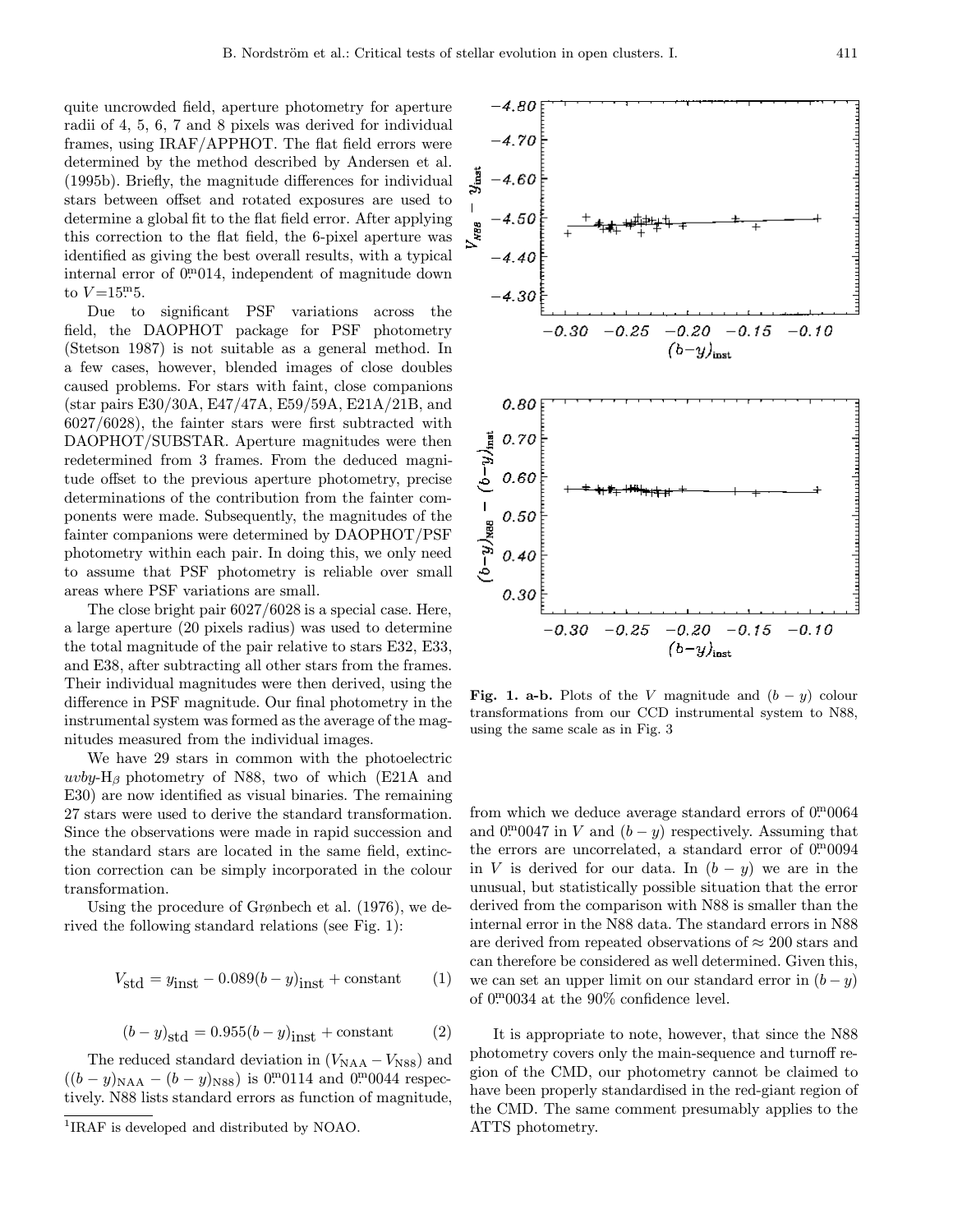The final CMD for our full  $13' \times 13'$  field surrounding NGC 3680, as constructed from our CCD photometry, is shown in Fig. 2.



Fig. 2. Colour-magnitude diagram in the Strömgren system for all stars observed by us (NAA) in the field of NGC 3680

#### 2.2. Previous photometric data for NGC 3680

We recall that the sources of  $(U)BV$  photometry for NGC 3680 are Eggen (1969) and AHTC (photographic photometry calibrated by photoelectric and CCD standard observations). In the  $uvby-H<sub>\beta</sub>$  system, we have N88 (photoelectric photometry), ATTS (PSF-fitting CCD photometry), and the CCD aperture photometry reported above (NAA; b and y filters only). Since most theoretical isochrone calculations predict only broad-band colours as the directly observable parameters, it would be convenient to use the published BV data. Before proceeding to do so, we have compared the photometry from all the above sources in order to detect any systematic trends as well as individual discrepancies for the stars in common between them.

Since both sets of uvby CCD photometry were calibrated using the stars in N88, it is to be expected that both V and  $(b - y)$  agree very well between those three papers, as functions of both magnitude and  $(b - y)$  colour (Figs. 3 and 4). The exceptions are the close doubles E21A and E30 which, as mentioned above, were resolved by ATTS and by us, but not in the classical diaphragm photometry of N88, and E38 for which there seems to be a problem with the ATTS value of  $m_1$ . In addition, the ATTS value of  $(b-y)$  for the red-giant binary E20, which



Fig. 3. V magnitude and  $(b-y)$  colour differences between our CCD data (NAA) and those by N88 (dots) and ATTS (plusses) vs. magnitude; the two discrepant stars from N88 are the close doubles E21A and E30

was not observed by N88, appears, for unknown reasons, to be some  $0<sup>m</sup>20$  too large. The rms differences (ATTS-N88) for the remaining 17 stars in common are:  $0<sup>m</sup>010(V)$ , 0. 07 (*b* – *y*), 0. 0. 09 (*m*<sub>1</sub>), and 0. 0. 26 (*c*<sub>1</sub>). Except for *c*<sub>1</sub>, these are in satisfactory agreement with the published error estimates. Our photometry and N88 were compared in Sect. 2.1.

In the BV photometry for NGC 3680 we do, however, find significant systematic differences between the different sources, far exceeding the quoted mean errors. Figures 5-7 summarise the comparisons we have made. Omitting star E20, the AHTC V magnitudes are systematically 0. <sup>m</sup>06 fainter than those determined here (and by ATTS and N88) for the 248 stars in common, with an rms difference of  $0^{m}04$  (Fig. 5). The Eggen V magnitudes are on average  $0^{m}09$  fainter than ours, with an rms dispersion of 0. <sup>m</sup>09, based on 53 stars and omitting stars E17, I, P, and R, which show very large discrepancies (Fig. 5).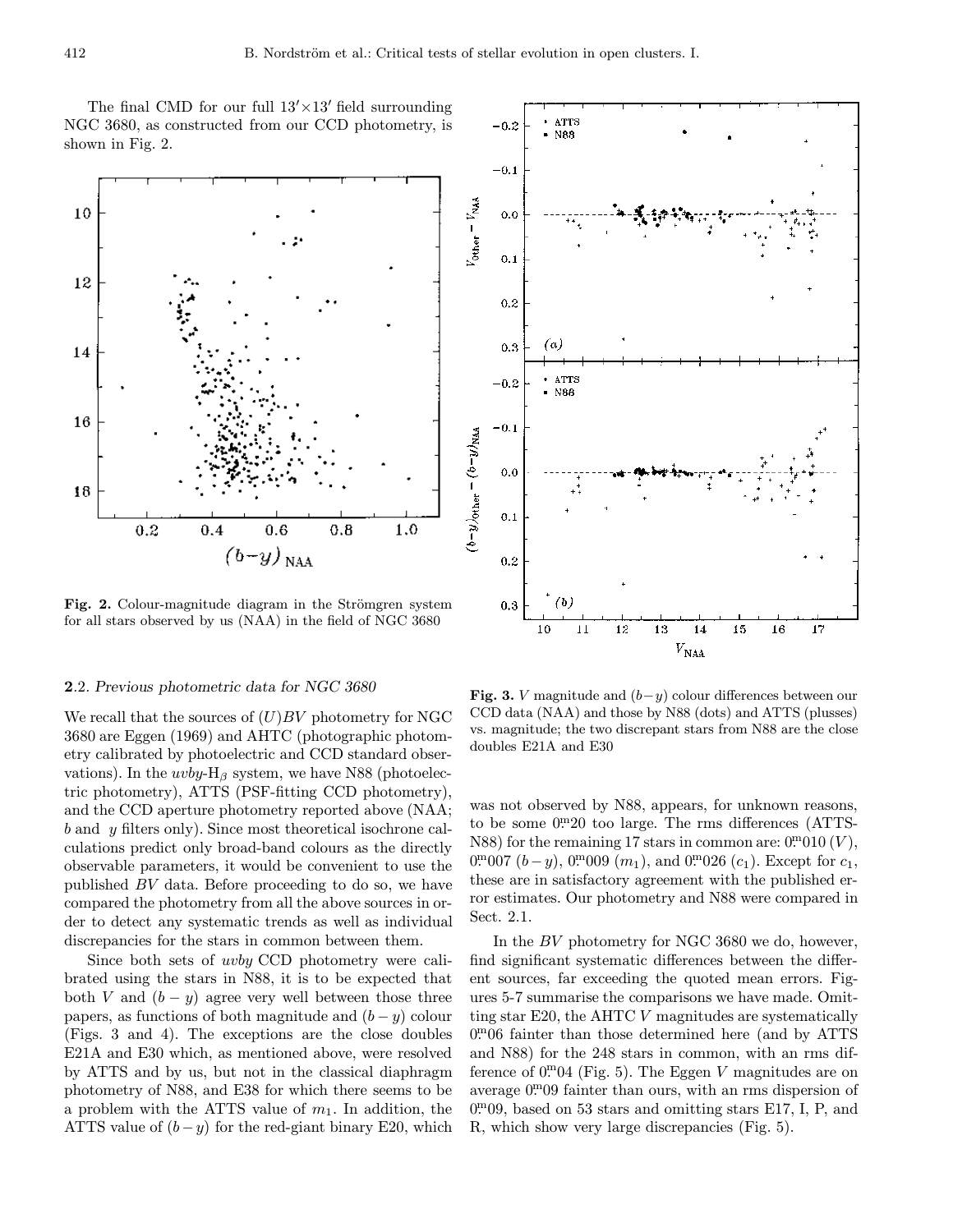

Fig. 4. V magnitude and  $(b-y)$  colour differences between our CCD data (NAA) and those by N88 (dots) and ATTS (plusses) vs.  $(b - y)$  colour index



Fig. 5. V magnitude differences between our data (NAA) and those by Eggen (circles) and AHTC (dots) vs. magnitude



Fig. 6. Relation between the observed  $(b - y)$  and  $(B - V)$ colours for the radial-velocity members of NGC 3680. Upper: Photoelectric  $(B-V)$  data. Lower: Photographic  $(B-V)$  data from AHTC, both corrected as described in the text (dots) and directly as published (circles). The full line is the Hyades standard relation, reddened in both colours by the amounts observed for NGC 3680. Reddening and blanketing vectors appropriate to NGC 3680 are also shown

The systematic differences in  $B - V$  between Eggen and AHTC, discussed extensively by AHTC, are illustrated in Fig. 7, which shows the difference between the (photoelectric) Eggen  $(B - V)$  colours and the (photographic)  $(B - V)_{\text{AHTC}}$  data as published (circles). The large size and peculiar average trend of these differences as a function of  $B - V$  itself led us to investigate the likely origin of these differences in more detail by plotting  $(B - V)$ AHTC against  $(b - y)$  for the main-sequence and turnoff stars in NGC 3680 (Fig. 6). Since the two clusters have the same metal abundance, the stars in NGC 3680 should fall on the Hyades relation, appropriately reddened in both colours. Accordingly, we plotted the Hyades standard main-sequence relation from Crawford & Perry (1966) in the same diagram, reddened by  $E(b - y) =$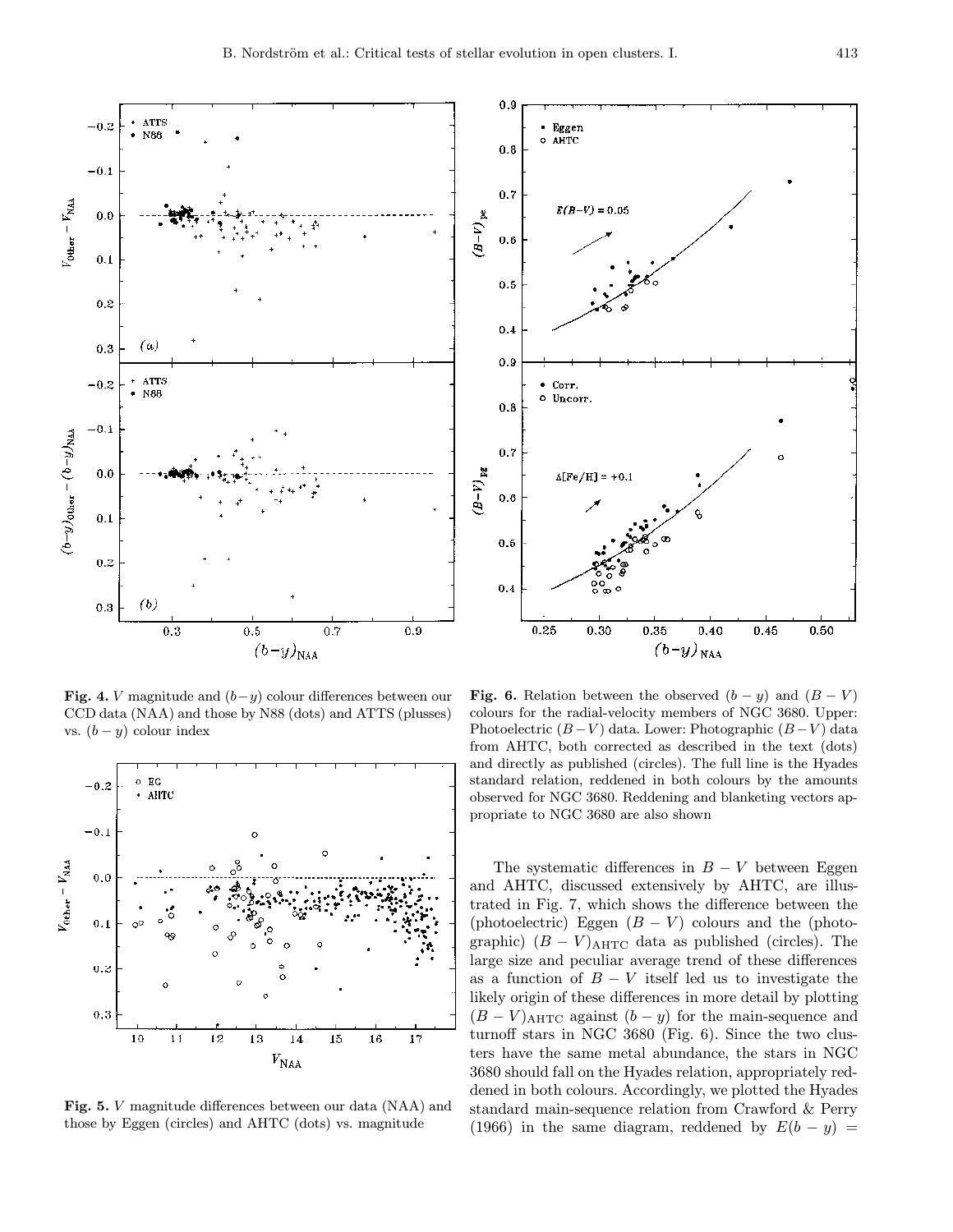0.036 as found for NGC 3680 (N88) and, correspondingly,  $E(B - V) = 0$ <sup>m</sup>050.

the published observational errors of the BV photometry with considerable reservation.



Fig. 7. Differences between the AHTC  $(B - V)$  colours and other sources, vs. the published photographic  $(B - V)_{\text{AHTC}}$ . Upper: Photoelectric  $(B - V)$  data from Eggen minus  $(B - V)_{\text{AHTC}}$ , both corrected (dots) and as published (circles). Lower: Photoelectric  $(B - V)$  values from AHTC (their Table 3; dots) and from  $(b - y)_{N88}$  as transformed to  $(B - V)$ (circles), minus  $(B - V)_{\text{AHTC}}$ , vs.  $(B - V)_{\text{AHTC}}$ 

Figure 6 shows that the expected agreement is manifestly not observed, neither for the photoelectric  $(B - V)$ data by Eggen and later additional observations by AHTC (Fig. 6, upper panel), nor for the photographic data published by AHTC (lower panel). While most cluster stars near  $(B-V)_{\text{AHTC}} = 0.5$  (circles) do lie near the reddened Hyades relation, most stars either redder or bluer than this have  $(B - V)$ <sub>AHTC</sub> values that are some  $0.04 - 0.0005$ too blue for their  $(b - y)_{\text{N88}}$ . Reddening and blanketing vectors appropriate to NGC 3680 are shown in the upper and lower panels of Fig. 6 and indicate that errors in the assumed reddening or metal abundance of the cluster cannot cause the observed discrepancies. One is led to regard

Based on past experience, we assume that the N88 photometry for the individual uncrowded stars and thus the derived mean reddening and metallicity are substantially correct. The deviations from the Hyades relation seen in Fig. 6 would then be interpreted as a systematic error in the AHTC BV photometry.

As a further check on this conjecture, we have drawn on such other photoelectric  $(B - V)$  values as are available in addition to those by Eggen (1969). These are, first, the stars (re)observed by AHTC for calibration purposes (their Table 3; dots). Second, some independent values were obtained by transforming the N88  $(b - y)$  data to  $(B - V)$  via the Hyades relation (Fig. 6), with appropriate reddening corrections. The differences of these transformed  $(B-V)$  values from  $(B-V)$ <sub>AHTC</sub> have been added to the diagram in Fig. 7 (circles). As these independent and more recent photoelectric data show roughly the same form of systematic deviations from  $(B - V)_{\text{AHTC}}$  as the Eggen observations, it would again appear that their origin lies in the standardization problems encountered by AHTC.

We must conclude that the published BV photometry for NGC 3680 is not accurate enough for our main purpose, a precise observational test of theoretical isochrone calculations. The strong deviation of the bluest mainsequence stars from the Hyades relation is particularly disconcerting, since these stars define the turnoff point, while the main-sequence termination point occurs near  $(B - V)_{\text{AHTC}} = 0.5$ , where the stars do fall closer to the Hyades relation. Thus, not only does the turnoff colour of NGC 3680 (hence, its age) become uncertain, but the entire shape of the turnoff itself, one of the key diagnostics of the computed isochrones, becomes strongly distorted.

This conclusion, combined with the lack of uvby data for many of the stars in the field, led us to redetermine the CMD of NGC 3680 in the uvby system as reported above, and the comparisons with theoretical isochrones in Paper II will be made primarily using these data.

However, in response to a draft of this paper, Drs. Anthony-Twarog and Twarog kindly re-examined the calibration of their photographic observations in considerable detail. They found that, apart from a small offset (see Fig. 5), their V magnitude scale is substantially correct as published, certainly so for stars brighter than V  $= 15.5$ . However, the B magnitude calibration turns out to contain a non-linearity which the previously available body of calibration stars had been inadequate to reveal. This non-linearity propagates directly into the  $(B - V)$ colours since magnitude and colour are related for the cluster stars. Drs. Anthony-Twarog and Twarog recommend the following correction formula for their published photographic  $(B - V)$  colours: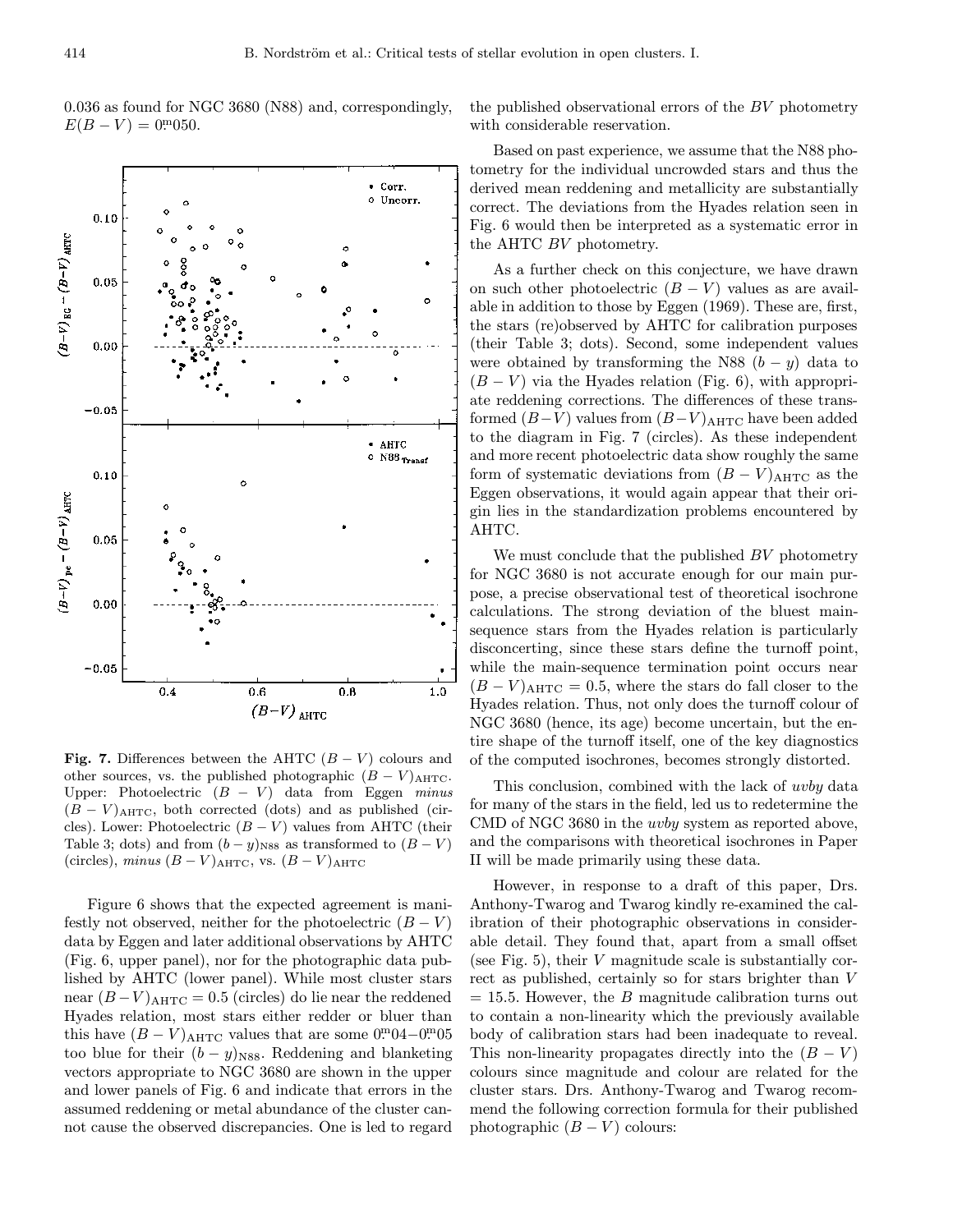$$
(B - V)_{\text{corr}} = 0.98 (B - V)_{\text{AHTC}} + 0.023 V_{\text{AHTC}} - 0.244
$$
\n(3)

The corrected  $(B-V)$  values are shown (as dots) alongside the published data in Figs. 6 (lower panel) and 7 (upper panel). The agreement with the Hyades relation, and especially with the Eggen  $(B - V)$  colours, is clearly improved. However, systematic and random uncertainties of a few hundredths of a magnitude appear to remain, more than desirable for the detailed examination of the shape of the turnoff region of the cluster sequence which is the primary objective of this study (see Paper II).

Still, for consistency checks, for the red giants for which the by photometry cannot be properly calibrated using the F stars from N88, and when stars outside the CCD field are considered, we will occasionally make use of the AHTC BV photometry, and then with the corrections described above.

#### 3. Radial-velocity data for NGC 3680

#### 3.1. Observations

Radial-velocity observations of NGC 3680 were made with the photoelectric scanner CORAVEL, attached to the Danish 1.5-m telescope at ESO, La Silla, during several observing periods from January 1988 through January 1994. CORAVEL, its accuracy and radial-velocity zeropoint are discussed by Baranne et al. (1979), Mayor (1985) and Mayor & Maurice (1985). The observing list contained all 118 stars in the AHTC field around NGC 3680 which were potentially observable with the fixed K2 III mask of CORAVEL, i.e. all stars brighter than  $B \approx 15.2$  and redder than  $B - V \approx 0.38$ . The red giants in NGC 3680 were also observed in order to define the mean radial velocity and velocity dispersion of NGC 3680; these data were recently published together with those on the red giants in the "sister cluster" of NGC 3680, IC 4651 (Mermilliod et al. 1995) and will, therefore, not be discussed further here. The present study is directed primarily at the main sequence and turnoff regions of NGC 3680, which are the crucial features of the CMD for determining the distance and age of the cluster, and for testing stellar models with different convection prescriptions.

Our observing strategy was designed with the primary aim to define a clean sample of single member stars in NGC 3680 from among the binaries and/or nonmembers. To this end, we have attempted to secure four or more observations, distributed over at least three years, for all candidate radial-velocity and/or photometric members of NGC 3680. A CMD of the complete sample of stars observed in the field of NGC 3680 is shown in Fig. 8 (BV data from AHTC).

Due to the difficulty of locating individual binary components correctly in the CMD, even if membership is supported by a systemic velocity derived from a full orbital

Fig. 8. BV colour-magnitude diagram (AHTC data) of all stars observed with CORAVEL in the AHTC field around NGC 3680

solution, we have not at this stage pursued the observation of suspected binary stars much beyond the point of unambiguous variability detection. Similarly, if two concordant observations classified a star as a non-member, we have not expended inordinate extra effort in a search for possible low-level variability. In all, about 400 observations were obtained on the program from January 1988 through January 1994.

## 3.2. Data reduction

A note on the reduction of the measurements is in order, because the important turnoff region in NGC 3680 contains stars that are near the upper limits in both temperature and rotation for stars to be observable with CORAVEL. At the same time, unambiguous separation of cluster and field stars places strict demands on the accuracy of the observed radial velocities.

As detailed by Baranne et al. (1979) and Mayor (1985), the cross-correlation profile is recorded directly in 40 or 64 points by CORAVEL. The radial velocity is determined by fitting the position, depth, and width of a Gaussian profile plus a continuum level to these data. For a single, constant star, the profile parameters derived from a single observation are more or less precise estimates of the true values, depending on the (photon) noise level of each data set. For observations with count levels significantly below average the fitted profile may deviate drastically from the rest, especially for fast-rotating stars. In these cases, it

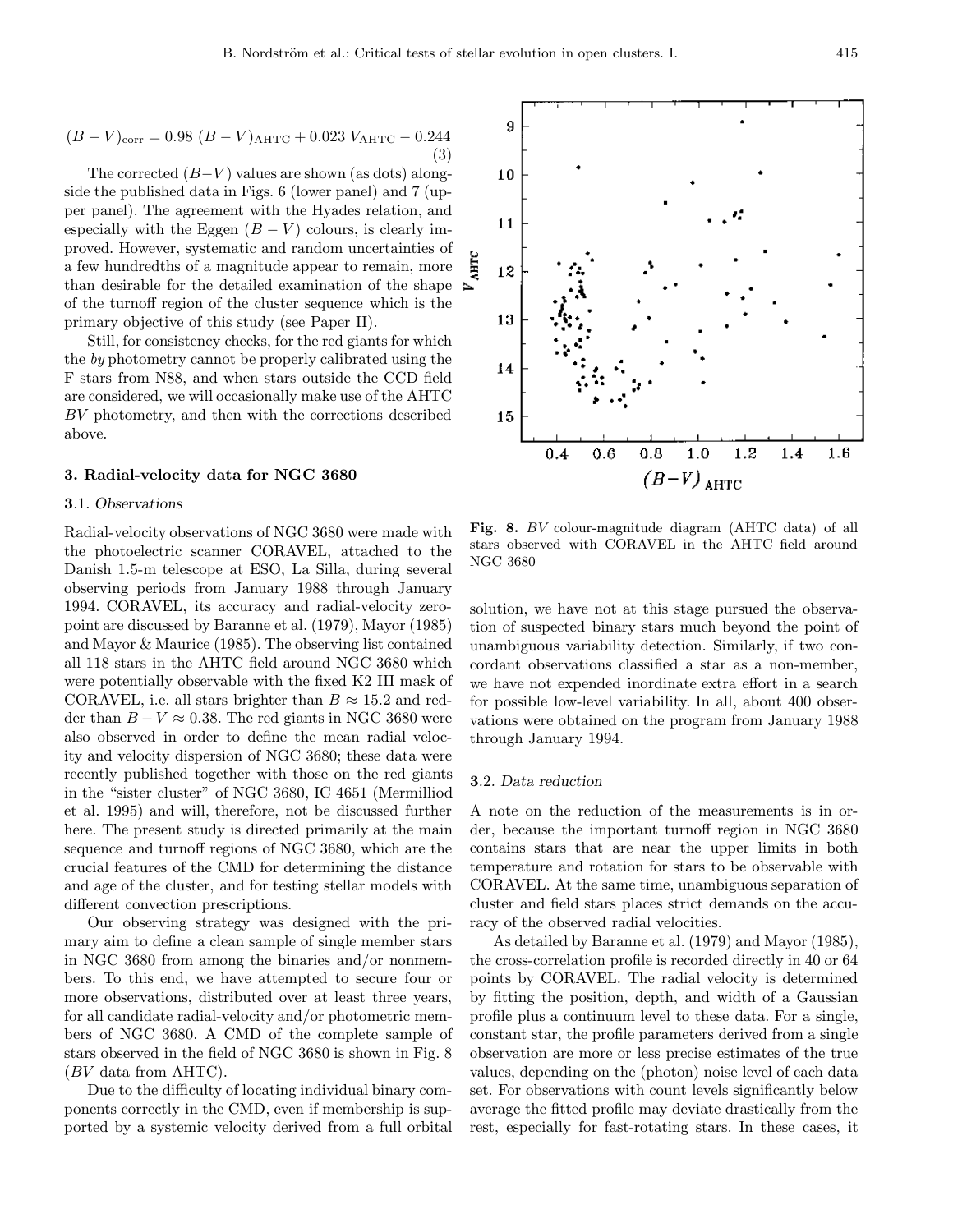is preferable to fix the profile shape parameters to their weighted mean value over all well-integrated observations of that star, leaving only the peak position (i.e. radial velocity) and continuum level as free parameters in the fit. Similarly, in double-lined binaries, the profile shapes are fixed to their mean values from those observations where the profiles are resolved.

#### 3.3. Rotational velocities

From the width of the observed Gaussian cross-correlation profiles, rotational velocities can be computed following Benz & Mayor (1981, 1984). Thus, mean rotational velocities (vsini, with errors) have been determined for all the programme stars. For some sharp-lined stars only an upper limit to vsini could be determined, due to the finite  $S/N$  of the profiles; no error estimate is then given. Because CORAVEL is optimized for observations of sharplined, late-type stars, both rotational and radial velocities become relatively uncertain for  $v\sin i > 30-40$  km s<sup>-1</sup>.

## 3.4. Results

Altogether, some 400 new radial-velocity observations have been obtained of 118 main-sequence, turnoff, and field stars in the  $20' \times 20'$  field around NGC 3680 for which photometry was obtained by AHTC. Table 2 lists weighted mean radial and rotational velocities, with standard errors, for 109 of these stars, determined as described above, together with additional data on the observations and notes on duplicity, etc. A few stars were found to be too hot and/or too fast-rotating to yield a measurable cross-correlation signal with CORAVEL, viz., E42, E55, 69(H), 72(K), 78(R), and AHTC 1094, 2030, 2110, and 6027 (ATTS 2027). For completeness, together with the new rotational data, we include the red-giant radial velocities from Mermilliod et al. (1995), identified by remark "M" in Table 2. The individual radial-velocity observations of the new stars, some of which might still turn out to be binaries if monitored over a long period, are given in Table 3 (only available in electronic form, see footnote at the beginning of the paper).

A histogram of the observed radial velocities (Fig. 9) leaves no doubt as to the existence of a real concentration of stars near the mean velocity of NGC 3680 itself,  $0.87 \text{ km s}^{-1}$  as determined from the six constant-velocity red giants (Mermilliod et al. 1995). It also illustrates, however, that of the order of 8 field stars can still be expected in the 5 km  $s^{-1}$  velocity bin centered on the cluster. The detailed identification of these stars will be discussed in Paper II.

Fig. 9. Histogram of the observed radial velocities from Table 2, highlighting the stars judged to be constant from two or more observations

#### 3.5. Notes on individual stars

Asterisks in Table 2 identify stars on which separate comments are given in the following (see also Mermilliod et al. 1995 for specific comments on the red giants):

E1 is a double-lined binary with a large luminosity ratio; the secondary has vsini  $< 10 \text{ km s}^{-1}$ .

E11, a red giant, shows velocity variations at a low level, but with high significance. It is some 0. 05 bluer in  $(B - V)$  than the clump and probably has an upper main-sequence companion.

E14 is a spectroscopic binary with components of slightly different luminosity; the secondary has  $v\sin i =$  $10 \pm 15$  km s<sup>-1</sup>.

E18 is a short-period single-lined spectroscopic binary and non-member (Mermilliod et al. 1995).

E20 and 34 were noted as probable giant binaries by AHTC, being much brighter and bluer than the other clump stars. Both are radial-velocity members and E20 indeed a textbook double-lined binary (Mermilliod et al. 1995). Surprisingly, ATTS found E20 to be far redder than the clump and a probable photometric nonmember, suggesting a problem with their CCD data for this star.

E21 is an F star with  $(b - y) = 0.40$  from both ATTS, N88, and our data, and a normal CORAVEL profile for that colour. AHTC give  $(B - V) = 2.35$ , which must be a misprint.

E21A and 30 are close double stars. They were omitted by AHTC, and the N88 uvby photometry refers to the

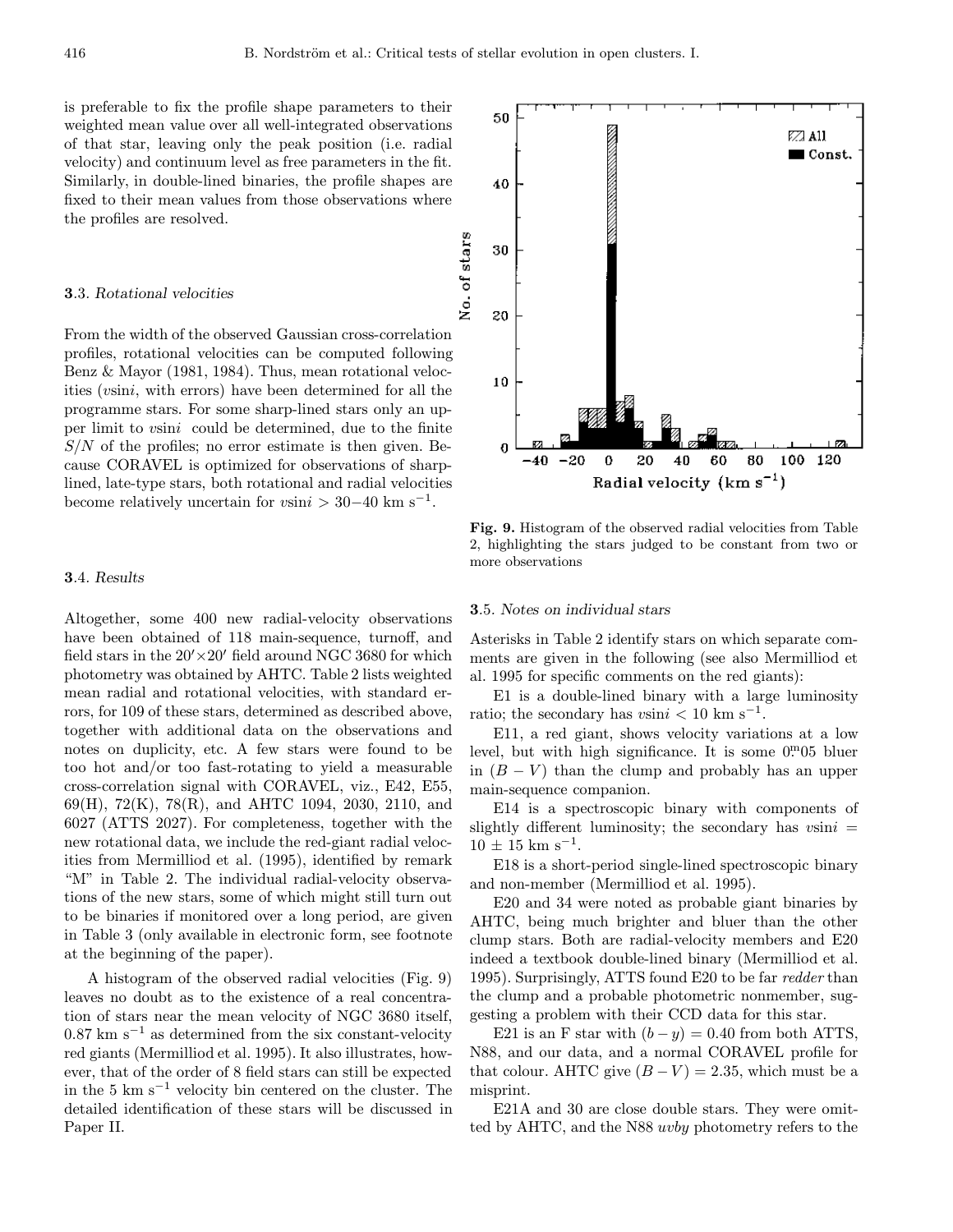combined light. The stars are resolved in PSF-fitting photometry, as noted in Sect. 2.1. Removing the light of the companions moves these stars downwards and to the blue in the cluster CMD relative to the positions shown by N88.

E22 is a double-lined binary with near-equal components; the secondary has vsini =  $10.6 \pm 2.9$  km s<sup>-1</sup>.

E27, a red giant, is an unambiguous velocity variable, but is located precisely together with the single clump giants. A faint, late-type main-sequence companion would be consistent with these observations.

The red giant E34 in the center of NGC 3680, although not significantly variable in velocity during the 10-year period covered by the CORAVEL observations, has a crosscorrelation profile only about half as deep as the other cluster giants. As it is also significantly bluer than the bulk of the red giants, we conclude that it has a blue, upper main-sequence or turnoff companion in a long-period and/or low-inclination orbit.

E36 is a double-lined binary; the secondary has  $v\sin i=$  $9.1 \pm 3$  km s<sup>-1</sup> (estimated error for both components).

E38 was considered metal-poor by ATTS on the basis of its  $m_1$  index, but normal by N88 and AHTC. We include it in our sample of normal stars.

The red giant E41 was found by ATTS to have an anomalous  $m_1$  index and be a likely non-member. It has constant radial velocity equal to the cluster mean, and a cross-correlation profile and  $(B - V)$  index just like the other clump giants. Given no other evidence of peculiarity, we consider it to be a normal, single cluster member.

 $E62(A)$  is a double-lined binary with a sharp-lined primary; the secondary has vsini =  $22.5 \pm 3.4$  km s<sup>-1</sup>.

4094, the single photometric lower giant-branch candidate, is a marginal radial-velocity member. As discussed by AHTC, 4094 may be the star actually observed by Eggen (1969) under the name of E17, rather than the star so identified on his chart.

6016 (ATTS 2016) is one of two stars identified as AHTC 3001 in ATTS. Consistent with the AHTC chart, we have retained the number 3001 for the brighter of the two stars close to the central red giant E34, while 6016 is its faint close companion.

6027/6028 (ATTS 2027/2028) is another close pair resolved by ATTS and us, and observable separately with CORAVEL in good seeing. For 6027, which has a fairly red  $(b-y)$  colour and unusual  $m_1$  index in the ATTS photometry, we find a much bluer  $(b - y)$  which may explain why (like E55) it shows no correlation peak with CORAVEL. 6028 is confirmed as a (double-lined) cluster binary as predicted by AHTC; the secondary component has  $v\sin i =$  $5.5 \text{ km s}^{-1}$ (upper limit).

# 4. Spectroscopic binary detection

From each observed CORAVEL profile, the predicted standard error can be computed. This error estimate ( $\sigma$ C) is a function of the observed count level, profile shape,

and integration time (scintillation noise) as described in more detail by Mayor (1985), Andersen et al. (1985), and Duquennoy & Mayor (1991).

From the observed and computed errors, we can compute the value of  $\chi^2$  for each star and the probability  $P(\chi^2)$  that it could arise purely due to random errors. When that probability is less than 1%, the star is classified as a probable binary; otherwise, the default hypothesis of a constant-velocity, single star is retained. Stars found to be constant on the basis of two or more observations and on this criterion are highlighted in Fig. 9.

For reliable results, this procedure clearly requires that  $\sigma_{\rm C}$  is correctly estimated. If this condition is satisfied, the ratio  $O/C$  between observed standard deviation  $(\sigma_{\rm E})$  and computed error ( $\sigma_{\rm C}$ , mean value) should average unity for constant stars, regardless of, e.g. rotation. However, in early F-type stars such as the turnoff stars in NGC 3680, rotational broadening is in fact the most serious impediment to obtaining accurate radial velocities: Indeed, no useful data at all could be obtained for a few stars, as noted above (Sect. 3.4). As the profile width enters significantly in the calculation of the expected error, but is poorly determined in very shallow profiles, it is important to check whether our variability criterion is adequate and consistent for all rotations.



**Fig. 10.** The ratio of observed  $(O)$  to computed  $(C)$  velocity errors from the standard CORAVEL reductions vs. rotational velocity. Note the apparent absence of constant stars  $(O/C)$  $(1)$  for v sin  $i > 15$  km s<sup>-1</sup>. The dashed curve indicates our approximate correction factor to the computed error estimates. A few large  $O/C$  values are off scale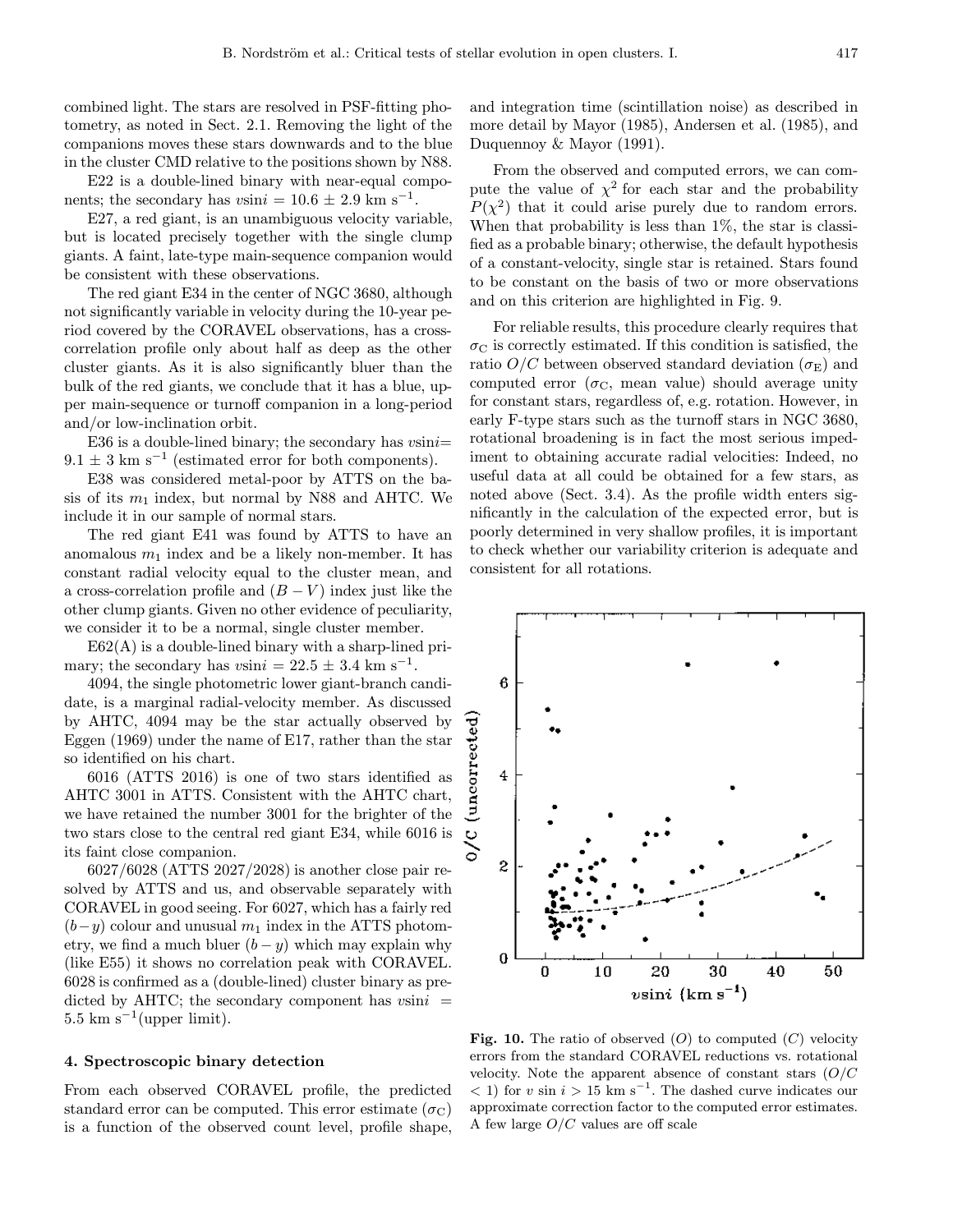Table 2. Mean CORAVEL radial and rotational velocities ( $\text{km s}^{-1}$ ) and derived parameters for 109 stars in the AHTC field of  $20' \times 20'$  around NGC 3680. The remark "M" refers to data from Mermilliod et al. (1995), an asterisk to Sect. 3.5

| Id no.                  | K no.    | $\langle RV \rangle$ | $\sigma_{RV}$ | $\, n$           | $\sigma_{\rm E}$ | $\sigma_{\rm C}$ | O/C        | $P(\chi^2)$ | $\Delta RV$ | $\Delta T$ | $v\sin i$ | $\sigma_{v\mathrm{sin}i}$ | Remarks     |
|-------------------------|----------|----------------------|---------------|------------------|------------------|------------------|------------|-------------|-------------|------------|-----------|---------------------------|-------------|
| $\mathbf 1$             | $1035\,$ | $-4.96$              | $2.10\,$      | $\bf 5$          | 13.30            | 2.71             | 3.21       | $0.000\,$   | 35.9        | 763        | 40.0      | 10.0                      | $\ast$      |
| $\boldsymbol{2}$        | 1076     | $-8.27$              | $\rm 0.31$    | $\,3$            | $\rm 0.35$       | $\rm 0.52$       | 0.66       | $\,0.661\,$ | $\rm 0.9$   | 420        | $6.2\,$   | $4.5\,$                   |             |
| $\,3$                   | 3006     | 11.86                | 0.36          | $\bf 5$          | 0.81             | 0.47             | 1.68       | 0.024       | $2.0\,$     | 2305       | 5.6       | $1.5\,$                   |             |
| $\overline{\mathbf{4}}$ | 1083     | $\rm 0.91$           | 0.63          | $\bf 5$          | 0.49             | 1.18             | 0.35       | 0.976       | 1.1         | 1968       | 17.4      | $2.5\,$                   |             |
| $\bf 5$                 | 1194     | $-1.50$              | 6.76          | 8                | 19.12            | 0.57             | 32.09      | $0.000\,$   | 48.4        | 1591       | 7.6       | 1.7                       |             |
| $\,6\,$                 | 1207     | 0.37                 | 0.52          | $\bf 5$          | 0.96             | 0.80             | 0.83       | 0.622       | $2.2\,$     | 1941       | 27.1      | 1.2                       |             |
| $\overline{\mathbf{7}}$ | 1337     | 57.67                | $1.05\,$      | $\,2$            | 1.49             | $0.50\,$         | $2.96\,$   | $\rm 0.003$ | $2.1\,$     | $308\,$    | $0.9\,$   | $5.5\,$                   |             |
| $\,$ $\,$               | $1321\,$ | 9.40                 | $\rm 0.23$    | $\overline{4}$   | 0.47             | 0.36             | 1.28       | 0.184       | $1.3\,$     | 668        | 3.0       | 2.0                       |             |
| $\boldsymbol{9}$        | 1327     | 2.59                 | $\rm 0.50$    | 5                | 1.11             | 0.54             | 1.97       | 0.004       | $2.6\,$     | 811        | 8.9       | 1.7                       |             |
| 10                      | 1319     | $-1.01$              | $1.16\,$      | 8                | 1.73             | 1.34             | $\rm 0.53$ | 0.968       | $6.3\,$     | 1944       | 48.2      | $16.9\,$                  |             |
| 11                      | 1286     | $-0.27$              | $0.20\,$      | 8                | 0.57             | 0.30             | 1.89       | 0.001       | 1.7         | 3657       | 1.7       | 1.3                       | $M^*$       |
| 13                      | 1175     | 0.90                 | $\rm 0.12$    | $\overline{7}$   | 0.31             | 0.30             | $1.01\,$   | 0.410       | $\rm 0.9$   | 2981       | 1.2       | $1.6\,$                   | М           |
| $14\,$                  | 1168     | $\rm 0.83$           | 0.73          | 12               | 4.06             | 1.35             | $4.65\,$   | $0.000\,$   | 44.4        | 1565       | $24.5\,$  | $12.8\,$                  | $\ast$      |
| 15                      | 1192     | 1.93                 | $\rm 0.38$    | 7                | 1.01             | 0.64             | 1.36       | 0.107       | $3.9\,$     | 1541       | 15.7      | 1.1                       |             |
| $16\,$                  | 1197     | 37.87                | 7.11          | $\,6\,$          | 17.42            | 0.90             | 18.64      | 0.000       | 42.5        | 1493       | 8.0       | 2.4                       |             |
| 17                      | 1116     | 31.46                | $\rm 0.19$    | $\sqrt{3}$       | 0.24             | 0.33             | 0.73       | 0.594       | 0.5         | 736        | $2.9\,$   |                           | М           |
| 18                      | 1176     | $-2.34$              | $0.07\,$      | 41               | 0.36             | 0.34             | 30.75      | 0.000       | 33.9        | 3000       | 2.3       | $0.8\,$                   | $M^*$       |
| 19                      | 1208     | $0.41\,$             | 1.14          | $\overline{7}$   | 3.01             | 1.60             | 1.09       | 0.372       | 9.8         | 1242       | 34.1      |                           |             |
| $20\,$                  | 1261     | $\,0.62\,$           | $\rm 0.13$    | 14               | 1.04             | 0.30             | 9.99       | $0.000\,$   | $12.8\,$    | 3769       | $1.3\,$   | $1.2\,$                   | $M^*$       |
| 21                      | 1306     | 11.04                | $\,0.36$      | $\overline{4}$   | 0.72             | 0.47             | 1.51       | 0.081       | 1.8         | 421        | $3.2\,$   |                           | $\ast$      |
| $21\mbox{\AA}$          | 1304     | $1.58\,$             | 0.57          | $\overline{4}$   | 1.14             | 0.44             | 2.48       | $0.000\,$   | $2.4\,$     | 1487       | 7.4       | $2.9\,$                   | $\ast$      |
| 22                      | 1318     | 1.32                 | $\rm 0.26$    | 11               | 1.28             | 0.90             | 35.23      | 0.000       | 84.3        | 1857       | 6.1       | 3.1                       | $\ast$      |
| $\bf 23$                | 1310     | 0.67                 | 0.58          | $\,6\,$          | 1.42             | 0.43             | 3.29       | 0.000       | 4.2         | 1487       | 1.6       | $2.6\,$                   |             |
| $\bf 24$                | 1330     | 2.44                 | 0.57          | $\bf 5$          | 1.27             | $0.66\,$         | 1.88       | 0.009       | $2.9\,$     | 1968       | 6.1       | 3.0                       |             |
| $\rm 25$                | 1348     | $2.15\,$             | $\rm 0.61$    | $\overline{7}$   | 1.61             | $0.75\,$         | $2.01\,$   | 0.001       | $4.0\,$     | 1970       | 10.2      | 1.9                       |             |
| 25A                     | 1331     | $-0.75$              | $1.04\,$      | 5                | 2.32             | 1.17             | 1.36       | 0.130       | $6.0\,$     | 1215       | 27.1      | 2.1                       |             |
| $\sqrt{26}$             | 1374     | 0.32                 | $0.11\,$      | 8                | $\rm 0.31$       | $\rm 0.29$       | 1.06       | 0.358       | $\rm 0.9$   | 3657       | $\rm 0.3$ | 1.7                       | М           |
| 27                      | 1404     | $\rm 0.83$           | $0.46\,$      | 10               | 1.45             | $\rm 0.29$       | 4.99       | 0.000       | 4.5         | 3769       | 1.1       |                           | $M^*$       |
| 29                      | 1417     | 3.44                 | 0.18          | $\overline{7}$   | 0.37             | 0.46             | 0.79       | 0.728       | 1.2         | 1966       | 7.8       | 1.3                       |             |
| $30\,$                  | 1396     | $1.57\,$             | 0.90          | $\,$ 5 $\,$      | 1.94             | $\rm 0.91$       | 1.86       | 0.011       | $4.8\,$     | 1616       | 15.5      | $2.3\,$                   | $\ast$      |
| $31\,$                  | 1405     | 8.24                 | $1.01\,$      | $\overline{4}$   | $2.03\,$         | $0.76\,$         | $2.18\,$   | 0.003       | $4.3\,$     | 671        | 19.2      | 1.9                       |             |
| $32\,$                  | 1454     | 1.37                 | 0.98          | 5                | 2.20             | 0.81             | $2.27\,$   | $\rm 0.001$ | $5.5\,$     | 1140       | 17.7      | $1.5\,$                   |             |
| 33                      | 1350     | $-0.93$              | 1.89          | $\boldsymbol{9}$ | 5.67             | 0.60             | 8.16       | 0.000       | 14.1        | 1967       | 16.1      | 0.9                       |             |
| 34                      | 1379     | $1.29\,$             | 0.15          | $\,8\,$          | 0.44             | 0.32             | 1.36       | $\,0.082\,$ | 1.5         | 3297       | 1.4       | 1.6                       | $M^*$       |
| $35\,$                  | 1376     | $\rm 0.61$           | 0.33          | 5                | 0.66             | 0.67             | 0.91       | $\,0.525\,$ | 1.6         | $1615\,$   | 12.1      | 1.4                       | $\ast$      |
| $36\,$                  | 1381     | $1.12\,$             | $0.47\,$      | 5                | 1.78             | 0.86             | $\,9.63\,$ | $0.000\,$   | $31.2\,$    | 744        | 11.9      |                           |             |
| $37\,$                  | 1395     | $2.18\,$             | $0.76\,$      | $\overline{7}$   | 2.01             | 1.06             | 1.34       | $0.116\,$   | $6.5\,$     | 1149       | 25.5      | 1.7                       |             |
| 38                      | 1347     | $1.11\,$             | $2.02\,$      | 5                | 4.51             | 2.03             | 1.01       | 0.432       | $12.0\,$    | 1541       | 43.7      | 4.7                       | $\ast$      |
| 39                      | 1324     | 1.27                 | $0.41\,$      | $\,6\,$          | 1.00             | 0.50             | 1.90       | 0.003       | 2.4         | 2284       | 7.9       | 8.4                       |             |
| 40                      | 1334     | $-15.26$             | $\rm 0.19$    | $\overline{4}$   | 0.39             | 0.35             | 1.10       | 0.308       | 0.9         | 669        | $3.0\,$   |                           |             |
| 41                      | 1461     | $\rm 0.93$           | $\rm 0.13$    | 6                | 0.33             | 0.29             | $1.15\,$   | $\,0.256\,$ | 1.0         | 2982       | 1.5       |                           | $M^*$       |
| $43\,$                  | 1510     | 2.71                 | $0.80\,$      | 6                | 1.93             | 1.19             | 1.27       | 0.183       | $4.9\,$     | 2284       | $22.0\,$  | 4.0                       |             |
| 44                      | 1469     | 1.15                 | $0.10\,$      | $\overline{7}$   | 0.19             | 0.27             | 0.70       | $\,0.816\,$ | $0.6\,$     | 2962       | 1.1       | 1.4                       | $\mathbf M$ |
| 45                      | 1522     | 1.60                 | 0.48          | $\overline{5}$   | 1.06             | 0.84             | 0.99       | 0.435       | $2.4\,$     | 1476       | 21.1      | 2.2                       |             |
| 46                      | 1507     | 2.00                 | $0.46\,$      | $\bf 5$          | 1.04             | 0.78             | 1.24       | 0.198       | $2.9\,$     | 1970       | 11.0      | $2.2\,$                   |             |
| 46 A                    | 1524     | 7.43                 | 1.64          | $\,$ 5 $\,$      | $3.67\,$         | 1.46             | 1.59       | $\,0.041\,$ | $\ \, 9.4$  | 835        | 30.4      |                           |             |
| 48                      | 1640     | $-14.02$             | 3.22          | $\,2$            | 4.56             | 1.72             | 1.17       | 0.245       | 6.6         | 1546       | 45.0      | $5.0\,$                   |             |
| $\rm 49$                | 1653     | 67.45                | 9.37          | $\,4$            | 18.74            | $\,0.56$         | $32.41\,$  | $0.000\,$   | 43.2        | 663        | $7.9\,$   | 2.1                       |             |
| 50                      | 1781     | 50.70                | 0.18          | $\overline{7}$   | 0.48             | 0.40             | $1.21\,$   | $\rm 0.213$ | 51.3        | 2924       | 1.4       |                           | М           |
| 53                      | 1873     | 0.64                 | 0.12          | $\overline{7}$   | 0.23             | 0.32             | 0.73       | 0.782       | 0.8         | 2962       | 1.8       | $1.5\,$                   | $\mathbf M$ |
| 54                      | 1899     | 16.54                | $0.50\,$      | $\overline{7}$   | 1.31             | 0.24             | 5.42       | $0.000\,$   | $3.2\,$     | 2962       | 0.3       |                           | М           |
| $57\,$                  | 1661     | 33.85                | 4.04          | $\,2$            | $\!.33$          | $2.39\,$         | $\rm 0.58$ | 0.566       | $5.0\,$     | 62         | 47.1      | $7.2\,$                   |             |
| 58                      | 1638     | $34.01\,$            | $19.28\,$     | 3                | 33.39            | 0.79             | 38.49      | $0.000\,$   | $64.8\,$    | $363\,$    | 12.7      | $2.5\,$                   |             |
| 59                      | 1643     | $-13.67$             | $\rm 0.26$    | 3                | $\rm 0.31$       | 0.44             | 0.70       | $\,0.613\,$ | $0.6\,$     | 741        | $4.2\,$   | 3.0                       |             |

We have tested this by plotting the individual, raw values of  $O/C$  as a function of vsini (Fig. 10). For sharplined stars, one does observe the expected clustering of stars around the value  $O/C = 1$ , with a scattering of larger  $O/C$  values indicating true variability. For vsini > 15−  $20 \text{ km s}^{-1}$ , however, the sample appears to consist exclusively of definite, but low-amplitude variables, an unlikely

situation. We conclude that the standard CORAVEL reductions somewhat underestimate the velocity errors for rotating stars.

As a suitable, smooth correction function rising relatively steeply with vsini as indicated by Fig. 10, we have chosen to "correct" the predicted errrors of a single velocity as computed by the standard CORAVEL reduction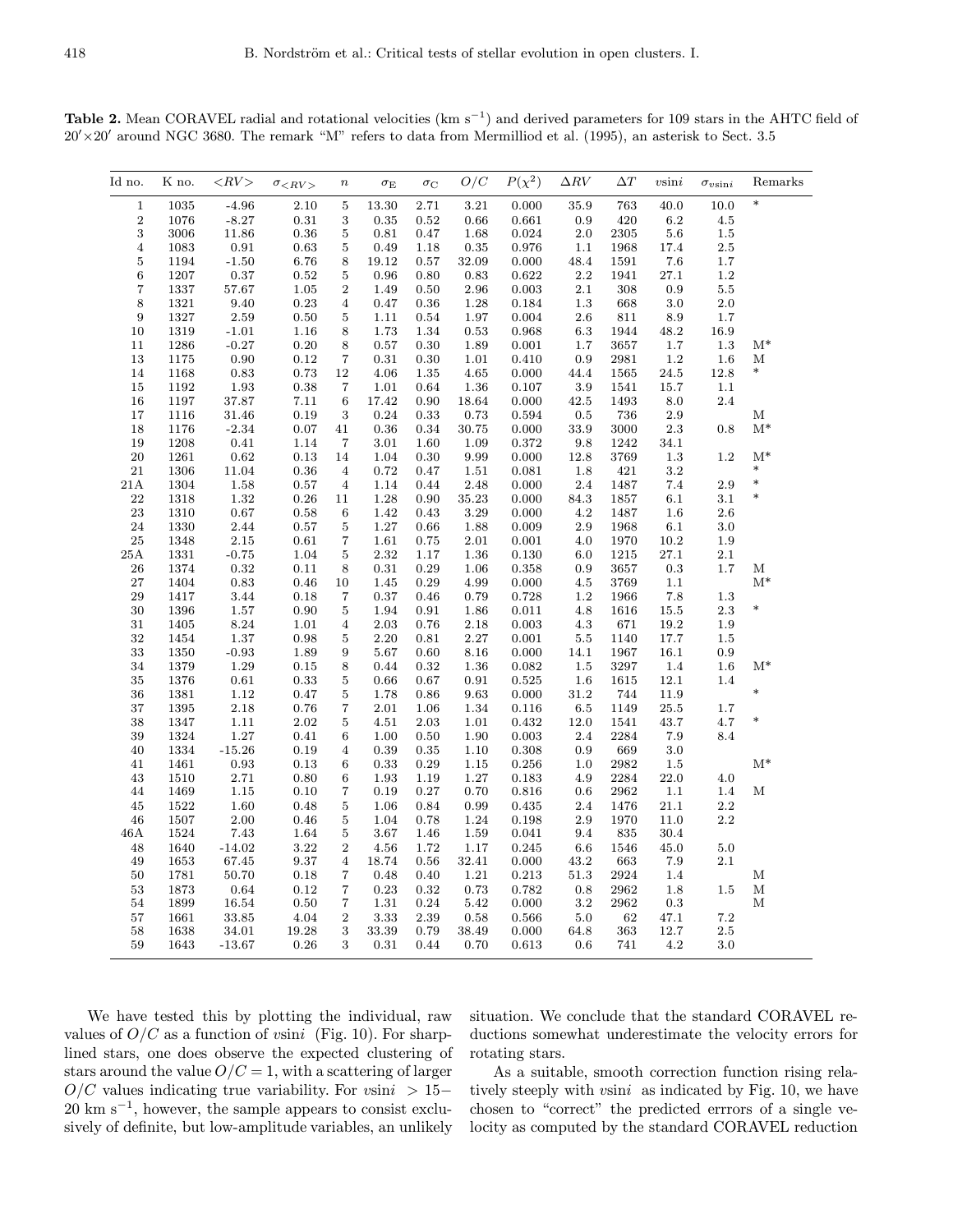Table 2. continued

| Id no.       | K no.        | ${<}RV$             | $\sigma$ <rv></rv> | $\it n$          | $\sigma_{\rm E}$ | $\sigma_{\rm C}$ | O/C           | $P(\ \chi^2\ )$ | $\Delta RV$ | $\Delta T$     | $v$ sin $i$     | $\sigma_{v\sin i}$ | Remarks |
|--------------|--------------|---------------------|--------------------|------------------|------------------|------------------|---------------|-----------------|-------------|----------------|-----------------|--------------------|---------|
| 60           | 1752         | $1.92\,$            | 0.24               | 4                | $0.22\,$         | 0.48             | 0.45          | 0.898           | 0.6         | 1086           | 1.9             |                    |         |
| 61           | $1755\,$     | 12.08               | 0.58               | $\overline{4}$   | 1.17             | 0.50             | $2.25\,$      | 0.002           | 2.7         | $423\,$        | 6.4             | 3.0                |         |
| 62(A)        | 1845         | 4.36                | 2.21               | $\overline{4}$   | 7.40             | 0.47             | 18.44         | 0.000           | 20.5        | 1122           |                 |                    | $\ast$  |
| 63(B)        | 1910         | $-20.81$            | 0.17               | $\overline{4}$   | 0.19             | 0.34             | 0.56          | 0.821           | 0.4         | 665            | 1.6             |                    |         |
| 64(C)        | 1891         | $-6.85$             | 6.37               | $\overline{4}$   | 12.75            | 0.52             | 20.80         | 0.000           | 35.4        | 665            | 16.7            | 1.2                | М       |
| 65(D)        | 1903         | 18.13               | 0.56               | 3                | 0.97             | 0.56             | 1.67          | 0.062           | 1.8         | 663            | 8.1             | 2.8                |         |
| 66(E)        | 1984         | 32.16               | 2.83               | $\overline{4}$   | 5.67             | 0.38             | 14.85         | 0.000           | 11.4        | 742            | 4.5             | 1.7                |         |
| 67(F)        | 1991         | $-0.31$             | 0.32               | $\overline{4}$   | 0.63             | 0.57             | 1.09          | 0.317           | 1.4         | 664            | 4.1             | 2.8                |         |
| 68(G)        | 1973         | $15.29\,$           | 0.35               | 3                | 0.37             | 0.59             | 0.62          | 0.686           | 0.8         | 664            | 6.0             | 3.3                |         |
| 70(I)        | 1050         | 1.41                | 0.30               | $\overline{4}$   | 0.59             | 0.41             | 1.45          | 0.104           | 1.3         | 700            | 1.0             | 3.1                |         |
| 71(J)        | 1150         | 6.71                | 0.22               | 3                | 0.31             | 0.37             | 0.83          | 0.501           | 0.6         | 739            | 1.6             | 2.7                |         |
| 74(N)        | 1639         | 1.41                | 0.32               | $\bf 5$          | $\rm 0.45$       | 0.67             | 0.63          | 0.808           | $1.1\,$     | 1138           | $10.1\,$        | 1.9                |         |
| 76(P)        | 917          | 36.89               | 0.16               | 5                | 0.26             | 0.36             | 0.70          | 0.752           | 0.5         | 738            | 3.1             | 2.3                |         |
| 77(Q)        | 1916         | $-7.24$             | 0.46               | $\,3$            | 0.79             | 0.64             | 1.18          | 0.248           | 1.5         | 358            | 8.8             | 2.6                |         |
| 1079         | 1811         | 10.73               | 0.76               | $\boldsymbol{2}$ | 1.07             | 0.67             | 1.46          | 0.145           | 1.5         | 249            | 11.9            | 3.8                |         |
| 1083         | 1699         | $3.52\,$            | 0.41               | $\,3$            | 0.71             | 0.51             | 1.39          | 0.147           | 1.3         | $771\,$        | 1.6             | 4.9                |         |
| 1085         | 1534         | 0.87                | 0.52               | $\,3$            | 0.91             | 0.54             | 1.64          | 0.073           | 2.0         | 770            | 6.1             | 3.0                |         |
| 1092         | 1458         | 7.01                | 0.27               | 3                | 0.46             | 0.41             | 1.12          | 0.293           | 1.0         | 380            | 3.4             |                    |         |
| 2032         | 1572         | $-14.32$            | 0.54               | $\mathbf{1}$     | 0.52             | 0.52             |               |                 |             |                | 6.9             | 4.3                |         |
| 2040         | 1840         | $-15.84$            | 0.51               | $\mathbf 1$      | 0.51             | 0.51             |               |                 |             |                | $2.2\,$         | 6.9                |         |
| 2062         | 1624         | 1.98                | 0.94               | $\bf 5$          | 2.09             | 0.84             | 2.09          | 0.002           | 6.3         | 1119           | 17.3            | 1.5                |         |
| 2076<br>2085 | 2076<br>1632 | 56.65<br>$-1.39$    | 0.65               | $\,2$<br>3       | 0.92             | 0.46             | 2.01          | 0.044           | 1.3         | 1118           | 2.3             | 4.8                |         |
| 2093         | 1488         |                     | 0.25<br>1.84       | $\,2$            | 0.36<br>2.60     | 0.42             | 0.83          | 0.510<br>0.000  | 0.7         | 770            | 5.2<br>2.1      | 2.5                |         |
| 2094         | 1438         | $-10.51$<br>$-7.21$ |                    | $\boldsymbol{2}$ | 9.36             | $\rm 0.52$       | 4.95<br>17.66 | 0.000           | 3.7         | $247\,$<br>252 |                 | 4.2                |         |
| 2095         | 1433         | 9.11                | 6.62<br>0.66       | $\mathbf{1}$     | 0.64             | 0.51<br>0.64     |               |                 | 13.9        |                | 7.5<br>6.3      | 4.5                |         |
| 2096         | 1411         | $-1.86$             | 0.38               | $\overline{4}$   | 0.76             | 0.42             | 1.80          | 0.021           | 1.8         | 532            | 1.0             | 3.0                |         |
| 2098         | 1447         | 32.29               | 0.35               | $\,2$            | 0.24             | 0.47             | 0.49          | 0.627           | 0.3         | 1121           | 6.6             | 2.2                |         |
| 2117         | 1852         | $-22.12$            | 0.30               | $\sqrt{2}$       | 0.43             | $\rm 0.38$       | 1.12          | 0.265           | 0.6         | $775\,$        | 3.9             |                    |         |
| 2118         | 1800         | 0.59                | 0.26               | $\overline{4}$   | 0.44             | 0.51             | 0.84          | 0.556           | 1.0         | 1122           | 6.2             | 1.9                |         |
| 2125         | 1678         | 12.06               | 0.58               | $\,2$            | 0.82             | 0.59             | 1.37          | 0.171           | 1.2         | 1122           | $5.3\,$         | 3.6                |         |
| 3001         | 1353         | $3.62\,$            | 0.41               | 6                | 1.01             | 0.69             | 1.25          | 0.178           | $2.9\,$     | 1481           | 16.8            | 1.2                |         |
| 3022         | 1265         | $-40.80$            | 0.57               | $\mathbf{1}$     | 0.53             | 0.53             |               |                 |             |                | 10.7            | 5.6                |         |
| 3028         | 1031         | 52.49               | 0.60               | $\mathbf{1}$     | 0.59             | 0.59             |               |                 |             |                | 4.6             | 4.7                |         |
| 3040         | 1026         | 23.59               | 0.65               | $\mathbf{1}$     | 0.60             | 0.60             |               |                 |             |                | 12.0            | 4.0                |         |
| 3064         | 1097         | $-22.10$            | 1.06               | $\mathbf{1}$     | 0.97             | 0.97             |               |                 |             |                | $12.0\,$        | 6.5                |         |
| 3095         | 1008         | 1.07                | 2.99               | $\,2$            | 4.23             | 1.40             | 2.36          | 0.019           | 6.0         | 1116           | 21.2            | 6.6                |         |
| 3104         | 1203         | $56.65\,$           | 0.25               | $\sqrt{2}$       | 0.22             | $\rm 0.36$       | 0.61          | 0.542           | 0.3         | 1111           | 2.4             |                    |         |
| 3105         | 1204         | 6.00                | 0.49               | $\mathbf{1}$     | 0.48             | 0.48             |               |                 |             |                | 5.6             |                    |         |
| 3113         | 1362         | 124.39              | 0.51               | $\mathbf{1}$     | 0.51             | 0.51             |               |                 |             |                | 4.4             | 4.9                |         |
| 4002         | 1373         | 0.16                | 1.47               | $\,6$            | 3.60             | 0.97             | 2.24          | 0.000           | 10.8        | 1472           | 32.4            | 1.8                |         |
| 4011         | 1181         | $63.06\,$           | 0.50               | $\mathbf{1}$     | 0.50             | 0.50             |               |                 |             |                | 3.8             | 4.9                |         |
| 4015         | 1127         | $25.86\,$           | 0.30               | $\,2$            | 0.32             | 0.43             | 0.75          | 0.452           | 0.5         | 401            | 2.7             | 3.1                |         |
| 4027         | 925          | $-15.57$            | 0.40               | $\,3$            | 0.70             | 0.50             | 1.36          | 0.158           | 1.3         | 398            | 7.6             | 2.1                |         |
| 4028         | 936          | $\rm 0.96$          | 0.65               | 6                | 1.04             | 1.10             | 0.65          | 0.839           | $2.8\,$     | 1156           | 27.1            | 2.2                |         |
| 4081         | 952          | $-0.08$             | 0.71               | $\overline{5}$   | 1.60             | 0.51             | 2.89          | 0.000           | 4.0         | 811            | 11.2            | 1.3                |         |
| 4088         | 1045         | 9.49                | 0.35               | $\,2$            | 0.44             | 0.50             | 0.88          | 0.379           | 0.6         | 95             | 0.9             | 4.5                |         |
| 4094         | 1164         | $-0.18$             | $0.19\,$           | 5                | 0.43             | 0.31             | 1.41          | 0.096           | 1.3         | 779            | 1.9             |                    | $M^*$   |
| 4106         | 1268         | $-9.68$             | 0.51               | 3                | 0.88             | 0.73             | 1.04          | 0.357           | 1.7         | 402            | 16.4            | 1.7                |         |
| 4114         | 1133         | 1.78                | 0.47               | $\overline{4}$   | 0.94             | 0.55             | 1.63          | 0.050           | 1.8         | 776            | $\!\!\!\!\!8.6$ | 2.0                |         |
| 4116         | 1084         | 33.25               | 0.61               | $\mathbf{1}$     | 0.60             | 0.60             |               |                 |             |                | 3.4             | 5.5                |         |
| 4121         | 967          | 4.56                | 1.51               | 3                | 2.61             | 0.96             | 2.12          | 0.012           | 5.2         | 379            | 21.1            | 2.4                |         |
| 4140         | 1357         | 17.63               | 0.84               | $\sqrt{2}$       | 1.18             | 0.58             | $2.02\,$      | 0.044           | 1.7         | $\rm 95$       | $3.6\,$         | 3.8                |         |
| 6028         |              | 2.29                | 0.20               | $\bf 5$          | 0.94             | 0.83             | 13.92         | 0.000           | 31.4        | 668            | 21.0            |                    | $\ast$  |
| 7020         |              | 48.30               | 0.40               | $\mathbf{1}$     | 0.39             | 0.39             |               |                 |             |                | 3.0             |                    |         |

 $(\sigma_{\rm C}$  in Table 2) by a factor of  $(1 + (v\sin i)/40)^2)$ . In other words, we increase the raw  $\sigma_C$  by a quadratic factor which doubles the estimated value of  $\sigma_C$  by vsini = 40 km s<sup>-1</sup>. This procedure effectively amounts to dividing the raw  $O/C$  values shown in Fig. 10 by the curve shown in the same fiure and yields the revised  $O/C$  values given in Table 2. We have also applied this factor before computing the values of  $\chi^2$  given in Table 2 and used in judging the constancy or otherwise of the radial velocity.

In computing the standard error estimates for the mean velocities given in Table 2, we have taken into account the values of  $\sigma_{\rm C}$  as well as the dispersion among the individual velocities  $(\sigma_C)$ . Thus, fortuitously close agreement between a few observations  $(O/C < 1)$  will not lead